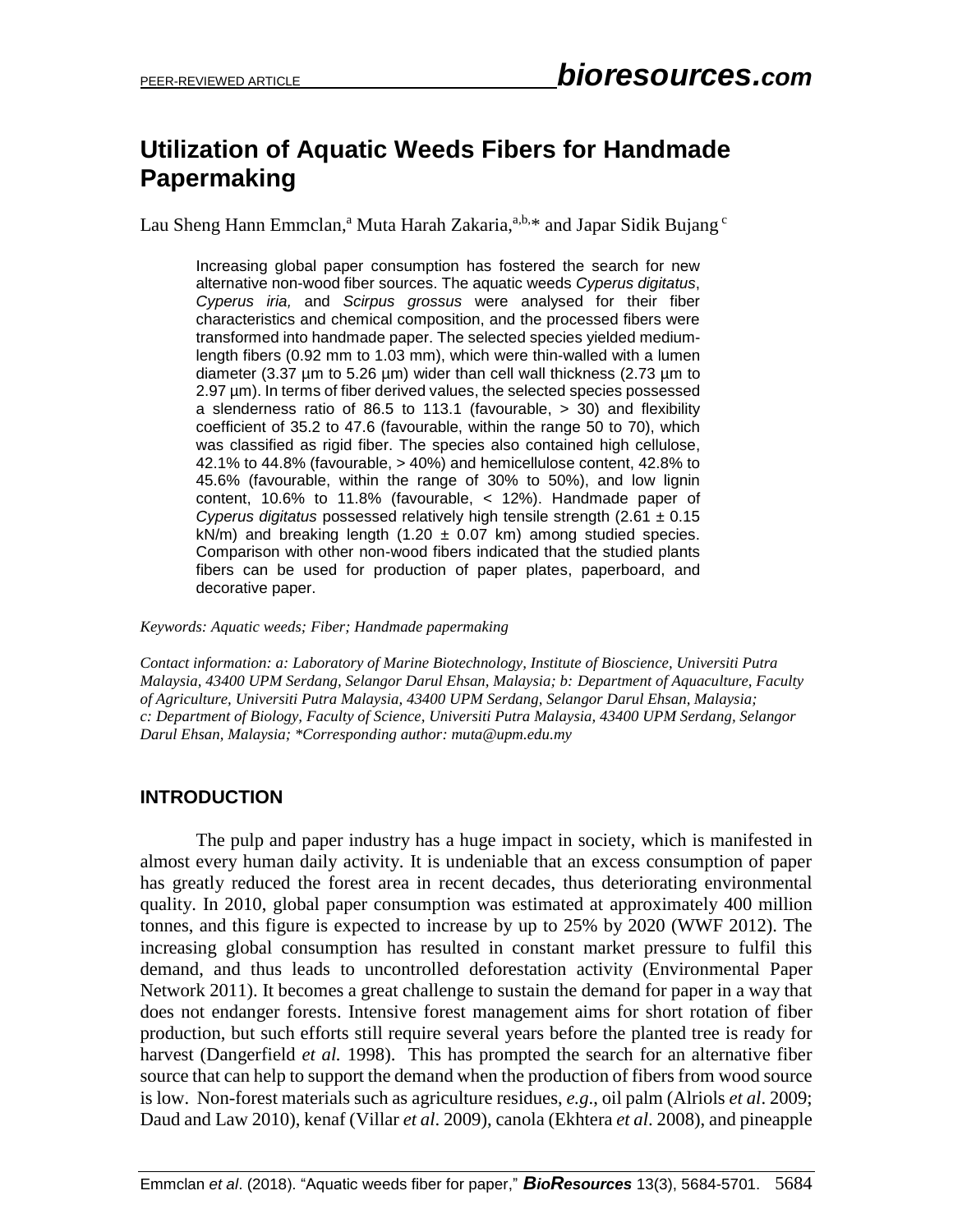(Tran 2006) and aquatic plants, *e.g*., freshwater plants (Bidin *et al*. 2015) and seagrass (Syed *et al*. 2016) are also important sources of fiber that can be utilized in various paper products. Non-forest fibers obviously cannot replace the production of fibers from wood source on a large scale; however, they can become a good commodity to support the pulp and paper industry and reduce the dependence on forest fibers.

Rapid land development, intensive forestry and agricultural practices, and degradation of natural habitat have sped up the growth and invasion of aquatic weeds (Bakar 2004). In Malaysia, management of the noxious invasive aquatic weeds still relies heavily on the use of herbicides; however, prolonged used of such chemicals can lead to plant resistance to herbicides (Ruzmi *et al.* 2017). Infestation of aquatic weeds (*e.g*., *Eichhornia crassipes*, *Salvinia molesta*, and *Pistia stratiotes*) in rice granaries of Peninsular Malaysia recorded a total of 8144 ha in 2002 (Baki and Mislamah 2003). The abundance of unwanted aquatic weeds make them a potential candidate as raw material for papermaking. Aquatic weeds or aquatic plants have some favourable characteristics, such as short growth cycles, modest irrigation and fertilization requirements, as well as low lignin content, which can minimize the use of energy and chemicals during pulping (Hurter and Riccio 1998). The management of aquatic plants is comparatively cost-effective and more environmentally friendly compared to wood sources (Reddy *et al*. 2012). In addition, recent studies also suggest that freshwater aquatic plants (Govindasamy *et al.* 2014; Bidin *et al*. 2015) and marine plants (seagrass) (Syed *et al*. 2016) can be used as raw materials for handmade papermaking. Meanwhile, the application of traditional Japanese handmade papermaking uses renewable resources and environmentally friendly techniques that preserve the environment (Taori 2002). The technique is practical and efficient in producing tougher and better quality fibers (Yamauchi and Usami 2005). It is also believed that the knowledge of handmade papermaking using minimal chemical and technology for paper arts and crafts can be easily transferred to people in the local community in helping them to improve their livelihood. The present study attempts to evaluate the suitability of aquatic plants' fibers in handmade papermaking.

#### **EXPERIMENTAL**

#### **Materials**

#### *Collection of aquatic weeds*

Stems of three species of marginal aquatic weeds were collected from the Aquaculture Research Station, Universiti Putra Malaysia, Puchong, Selangor, Malaysia. The species stem's length (l) and diameter (d) and specific coordinates were recorded for every species as follows; *Cyperus digitatus* Roxb.  $(0.64 \pm 0.07 \text{ m}$  (l),  $1.1 \pm 0.2 \text{ cm}$  (d),  $2^{\circ}$ 59' 09.48" N, 101° 39' 00.07" E), *Cyperus iria* L. (1.20 ± 0.22 m (l), 1.2 ± 0.3 cm (d), 2° 59' 13.17" N, 101° 38' 51.99" E), and *Scirpus grossus* L. F. (1.18 ± 0.15 m (l), 1.3 ± 0.2 cm (d),  $2^{\circ}$  59' 11.70" N,  $101^{\circ}$  38' 45.80" E). The plants were washed under running tap water and cleaned of soil. Herbariums were prepared with voucher specimens (*Cyperus digitatus*: PGCD01-03, *Cyperus iria*: PGCIN01-03, and *Scirpus grossus*: PGSG01-04) and deposited at the Laboratory of Aquatic Botany, Department of Aquaculture, Faculty of Agriculture, UPM Serdang, Malaysia. The collected plants were divided into two portions. Fresh plants were used for the evaluation of fiber morphological characteristics. Dried plants were prepared by oven drying in a Memmert (Schwabach, Germany) air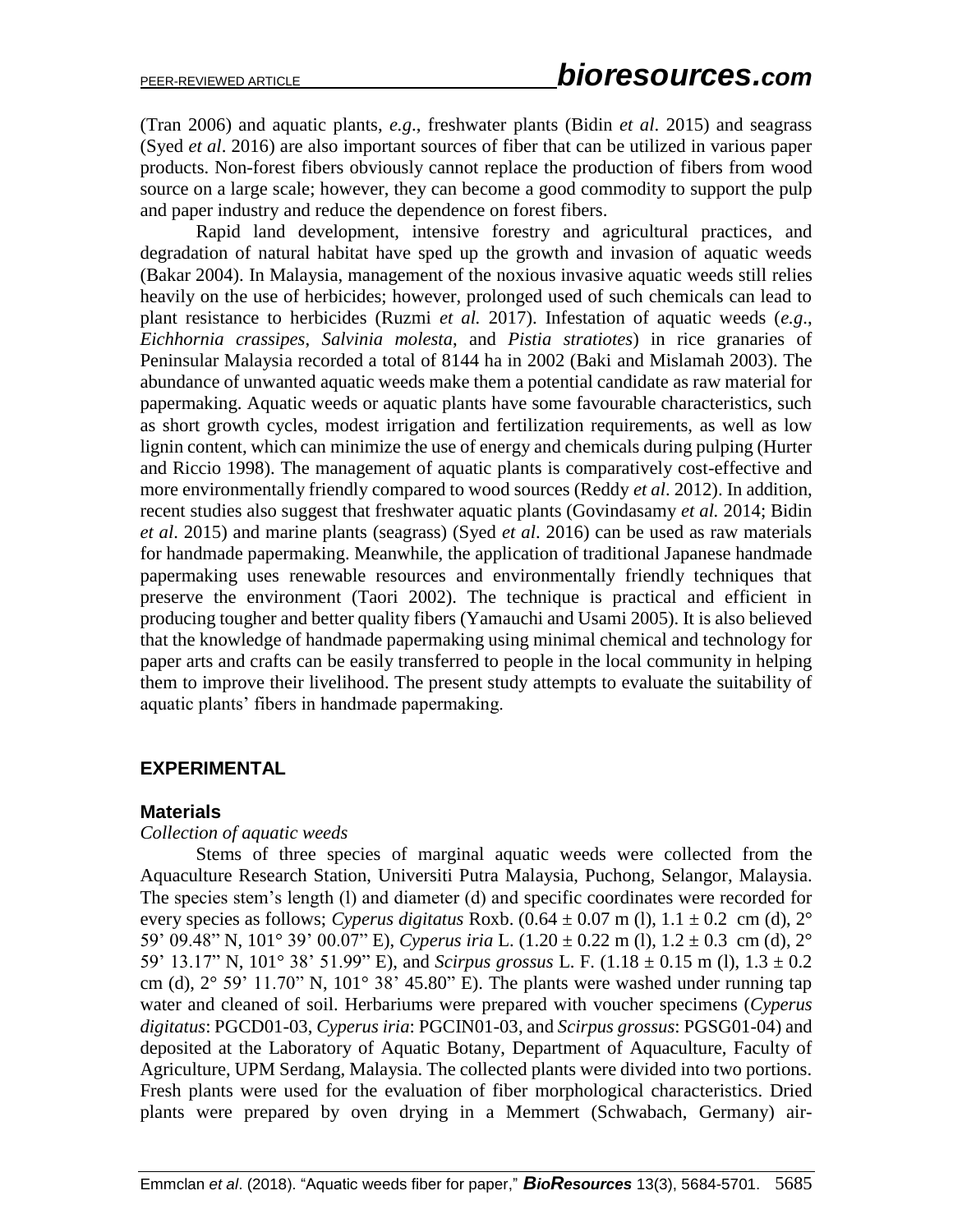recirculating oven at 60 °C until at constant weight, and they were then used for determination of chemical composition and as material for handmade papermaking.

#### *Fiber dimension and derived values*

Fresh stems were processed following the protocol of Ogbonnaya *et al.* (1997) for the determination of fiber dimensions [fiber length  $(nm)$ , fiber diameter  $(nm)$ , fiber lumen diameter ( $\mu$ m), cell wall thickness ( $\mu$ m)] and derived values [slenderness ratio, flexibility coefficient, and Runkel ratio]. First, 1 g of fresh stems were macerated with 50 mL of 32.5% nitric acid (HNO<sub>3</sub>) in a water bath at  $80 \pm 0.5$  °C for 2 h. Then the fibers were placed on 250-µm laboratory test sieve and washed under running tap water. The fiber suspension was obtained by mixing the washed fibers with distilled water in a 50-mL Falcon tube under a vortex mixer. One drop of fiber suspension was placed onto a glass microscope slide and stained with Safranin O solution. The stained fibers were measured for fiber length (FL) at  $4\times$  magnification, while the fiber diameter and fiber lumen diameter were measured at 40× magnification under a calibrated compound stereomicroscope (ZEISS Axioskop, Stemi SV11, New York, USA) attached with a Nikon DS-Fi1 camera (Nikon Instruments Inc., New York, USA). The measurements were taken using the Nikon NIS-Elements Documentation software (Nikon Instruments Inc., NIS-Elements D, New York, USA). Cell wall thickness (CWT) was calculated by the subtraction of fiber diameter from fiber lumen diameter and divided by two. The slenderness ratio (SR), flexibility coefficient (FC), and Runkel ratio (RR) (Ogbonnaya *et al*. 1997; Ververis *et al.* 2004) were calculated as below,

$$
SR = FL/FD \tag{1}
$$

$$
FC = FLD/FD \times 100 \tag{2}
$$

$$
RR = CWT/FLD \times 2 \tag{3}
$$

where  $FL$  is fiber length (mm),  $FD$  is fiber diameter ( $\mu$ m),  $FLD$  is fiber lumen diameter ( $\mu$ m), and *CWT* is cell wall thickness ( $\mu$ m).

## **Methods**

#### *Chemical composition*

Dried stems of the selected aquatic plants were used for the determination of cellulose, hemicellulose, and lignin content using direct estimation methods following Moubasher *et al*. (1984). A total of 2 g of dried stem were pre-extracted with 500 mL of 1:2 ethanol-acetone solution for 4 h under Soxhlet extraction. Then, 1 g of extractive-free sample (fraction A) was placed in a conical flask and treated with 200 mL of 24% potassium hydroxide (KOH) solution in a water bath at  $25 \degree C$  for 4 h. The mixture was filtered through a pre-weighed glass extraction thimble, washed with distilled water, and oven-dried at 105 °C for 7 h. The dry weight of the sample after being treated with KOH was recorded and labeled as fraction B. The treated sample was then further hydrolysed with 200 mL of 72% of sulphuric acid  $(H_2SO_4)$  for 3 h at room temperature, filtered through the glass thimble, and washed with distilled water. The sample was then boiled with 200 mL of 5%  $H_2SO_4$  in a water bath at 90 °C for another 2 h. The mixture was filtered through a pre-weighted glass extraction thimble, washed with distilled water, and oven-dried at 105  $^{\circ}$ C for another 7 h. The dried mixture after being hydrolysed with KOH and H<sub>2</sub>SO<sub>4</sub> was labeled as fraction C. The cellulose, hemicellulose, and lignin content with three replicates for each species were calculated based on the following formulas,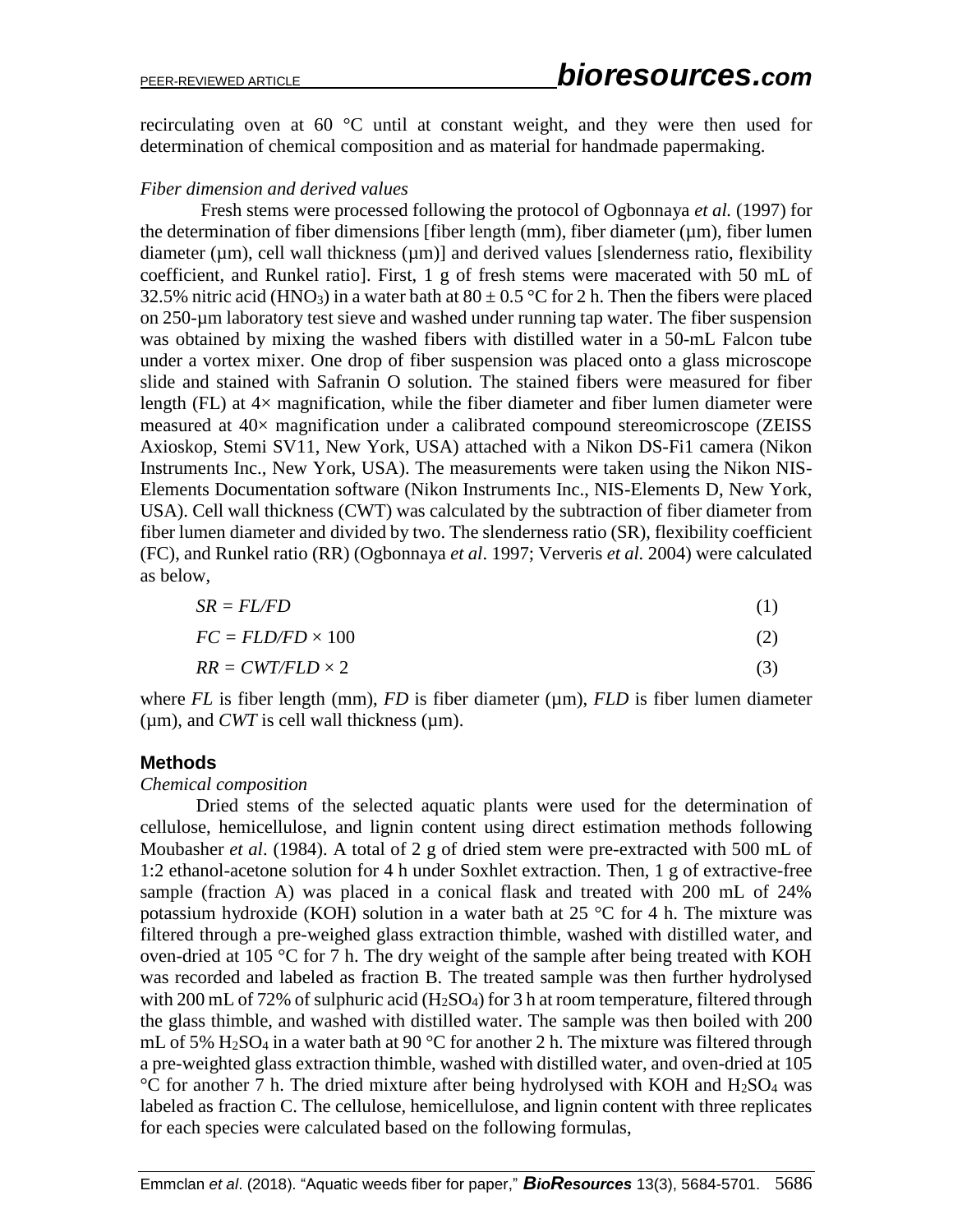| $CC = (B - C) / A \times 100$ |  |
|-------------------------------|--|
|                               |  |

$$
HC = (A - B) / A \times 100 \tag{5}
$$

$$
LC = C/A \times 100\tag{6}
$$

where *CC* is the cellulose content  $(\%)$ , *A* is the initial weight of the sample  $(g)$ , *B* is the weight of the sample treated with KOH (g), *C* is the weight of the sample treated with KOH and  $H_2SO_4(g)$ , *HC* is the hemicellulose content (%), and *LC* is the lignin content (%).

#### *Pulping and papermaking*

Dried stems of selected aquatic plants were used for pulping and papermaking. A total of 300 g of the plants' dried stem was cooked with 6 L of 9.0 g/L sodium hydroxide (NaOH) solution in a stainless steel stock pot under an ELBA (Borso del Grappa, Italy) induction cooker at 100 °C for 2 h. The cooked mixture was transferred into a container, covered with an aluminum foil sheet and kept for 3 days to further soften the fibers. The fiber bundles were squeezed and separated by hand protected by rubber gloves. The mixture was drained and filtered using a 250-um laboratory test sieve and washed with tap water until the black liquor was no longer present. The fibers were further separated by hand and beaten with a wooden mallet for 15 min to 30 min. The fibers were then treated with 6 L of 0.02% sodium hypochlorite twice before being washed under running tap water. Excess water was squeezed out from the fibers using a cotton cloth. The moisture content of the fibers was determined by using an AD-4715 moisture balance (Mettler Toledo, Greifensee, Switzerland) and used for the estimation of dry fiber yield.

Pulp suspension was obtained by mixing the pulp of 18 g of fibers to 1 L distilled water and 1 L of 1 g/L of cooked potato starch (to form a slurry suspension) in a 20-L food mixer GF-201 (Good Friend Food Machine Co., Taichung, Taiwan). Wet paper sheets were produced based on a still forming sheet technique (tamezuki) using a sugeta mould (Hiebert 2006) (21.0 cm  $\times$  29.5 cm  $\times$  1.2 cm dimension). The wet papers were stacked alternating with cotton cloth with wooden boards for the top and bottom cover, pressed, and then airdried at room temperature.

#### *Paper characteristics and mechanical property*

The weight (g) and thickness (mm) of the produced papers were measured and recorded. The papersheet grammage  $(g/m^2)$  was calculated by dividing the weight (g) with area  $(m<sup>2</sup>)$ . Fiber distribution within the produced papersheet was observed under a stereomicroscope (ZEISS Axioskop, Stemi SV11, New York, USA), and images were captured using a Pixelink camera model PL-A662 (PixeLink, Ottawa, Japan). The moisture content of the paper was determined using an AD-4715 digital moisture balance (Mettler Toledo, Greifensee, Switzerland). The pH of the paper was determined using a previously developed method (Sithole 2005). Briefly, paper sheets were cut into smaller fragments (size 1 cm to 2 cm) and oven-dried at 105  $\degree$ C overnight. Then, 5 g of the paper pieces were placed inside a 100-mL conical flask with 18 mL deionized water and 2 mL of 2 M sodium chloride (NaCl) solution. The mixture was placed inside a water bath at 65 ºC for 10 min, left to cool, and the water solution was extracted and tested using a Mettler Toledo SevenEasy pH meter (Darmstadt, Germany).

Paper strips of  $17.8 \pm 0.1$  cm  $\times 2.5 \pm 0.1$  cm dimensions were cut from the paper according to the TAPPI T404 cm-92 (2002) standard. Tensile strength and breaking length were determined according to TAPPI standard T404 cm-92 (2002). The paper strips used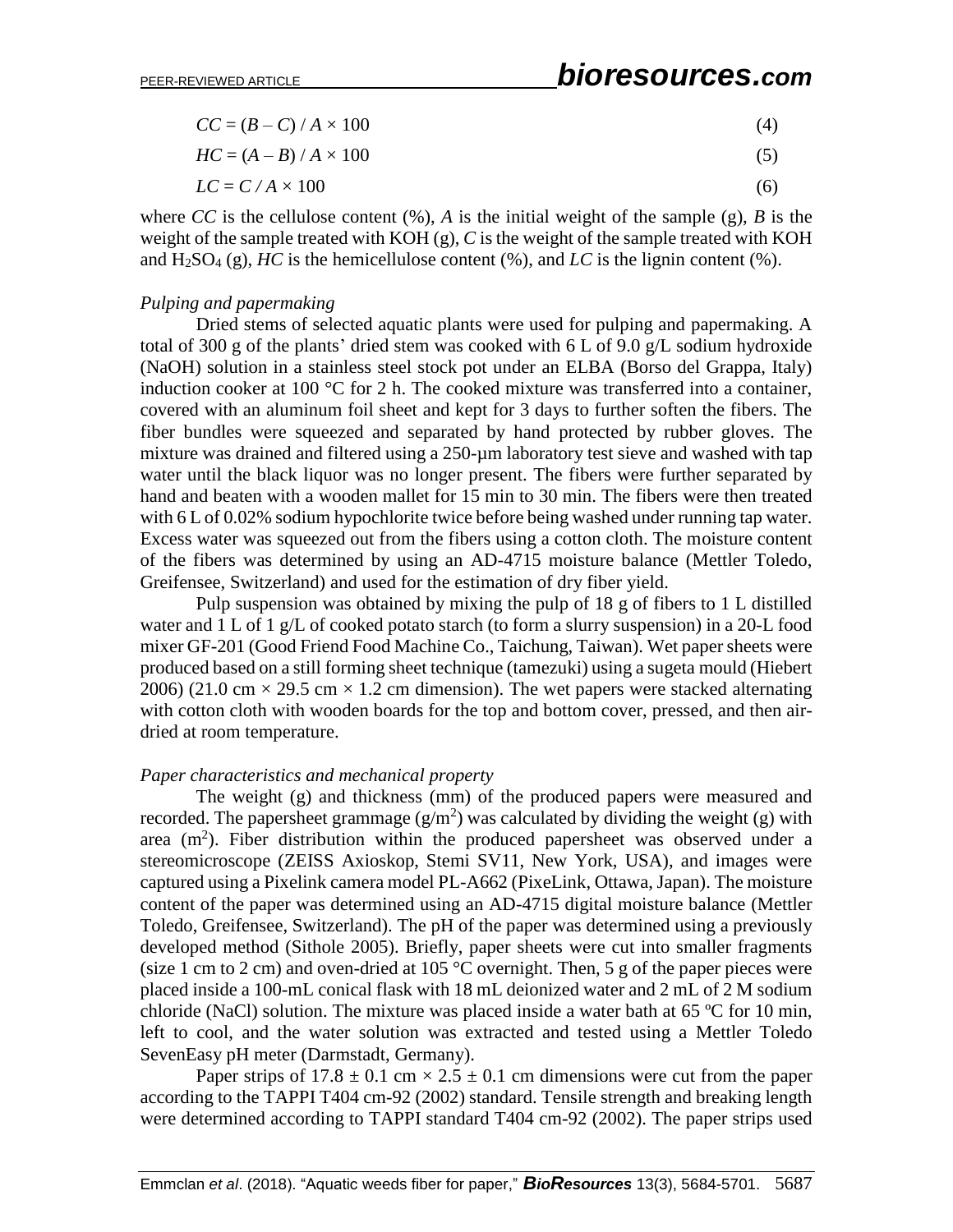were free from watermarks, cut edges, and creases. The weight (g) of each paper strip was recorded. A total of 10 paper strips were tested using a 5 kN universal testing machine INSTRON 3365 (Instron, Norwood, MA, USA) with the rate of elongation of 5 mm/min. The maximum force (kN) used for breaking the paper strips apart was observed and recorded using BlueHill® Lite software (Instron, Bluehill 2, Norwood, MA, USA). The breaking force for breaking apart the paper strips was recorded only if the breaking point of the paper strips was within the acceptable area. Tensile strength and breaking length were calculated based on Eqs. 7 and 8.

$$
TS = BF / W \tag{7}
$$

$$
BL = TS / G \times 102,000 \tag{8}
$$

where *TS* is tensile strength (kN/m), *BF* is maximum breaking force (kN), *W* is width of the paper strip (m),  $BL$  is breaking length (km), and  $G$  is grammage ( $g/m<sup>2</sup>$ ).

#### *Statistical analysis*

The aquatic plants' fiber dimension and derived values, chemical composition, papersheet quality, and paper strip mechanical property were statistically analysed *via* a one-way analysis of variance (ANOVA; Duncan multiple range test,  $p < 0.05$ ). Data obtained from the studied aquatic plants were compared with available published studies using principal component analysis (PCA, Pearson type) and agglomerative hierarchical clustering (AHC, similarities of Pearson correlation coefficient) using Addinsoft XLSTAT 2014 (XLSTAT, version 2014, New York, USA).

#### **RESULTS AND DISCUSSION**

#### **Fiber Dimension and Derived Values**

Based on IAWA (1989) classification, the studied aquatic plants were categorized under medium-sized fiber length (0.92  $\pm$  0.03 mm to 1.11  $\pm$  0.06 mm) and differed from other aquatic plants, *e.g*., *Cyperus digitatus*, *C. rotundus*, *C. halpan*, *Scirpus grossus,* and *Typha angustifolia* that were categorized as having moderately short fibers (0.71 mm to 0.83 mm) (Bidin *et al*. 2015) (Table 1). Most agricultural crop residues possess a mediumsized fiber similar to the studied aquatic plants, except for *Gossypium hirsutum* (0.83 mm). Long-sized fiber length  $(2 \text{ mm})$  is undesirable, since such fibers tend to flocculate during pulping and papermaking process resulting in poor paper sheet formation (Ramezani and Nazhad 2004). Moreover, aquatic plant fiber consisted of a thin-walled fiber, based on Metcalfe (1971) fiber diameter classification with thick FLD compared to CWT (Table 1 and Fig. 1), similar with those reported by Bidin *et al.* (2015). Agricultural crop residues and inland weeds also have thin-walled fibers, except for *Saccharum officinerum* and *Solanum diphyllum* that have thick-walled fibers. Thin-walled fibers will give low coarseness values and is an important criteria for making printing paper (Yu *et al*. 1999). It also influenced positively on the bursting, tensile strength, and folding endurance of paper (Dutt and Tyagi 2011). A relatively high fiber slenderness ratio of > 60 (Veveris *et al.* 2004) has been recorded for *C. iria* and *C. digitatus*  $(113.08 \pm 6.28$  and  $108.09 \pm 4.87$ , respectively), followed by *S. grossus* (86.52  $\pm$  2.94) (Table 2). The values were higher compared to previous reports of *C. digitatus* (76.8), *S. grossus* (73.8) (Bidin *et al.* 2015), and other aquatic plants. A compilation of the fiber derived values from various plant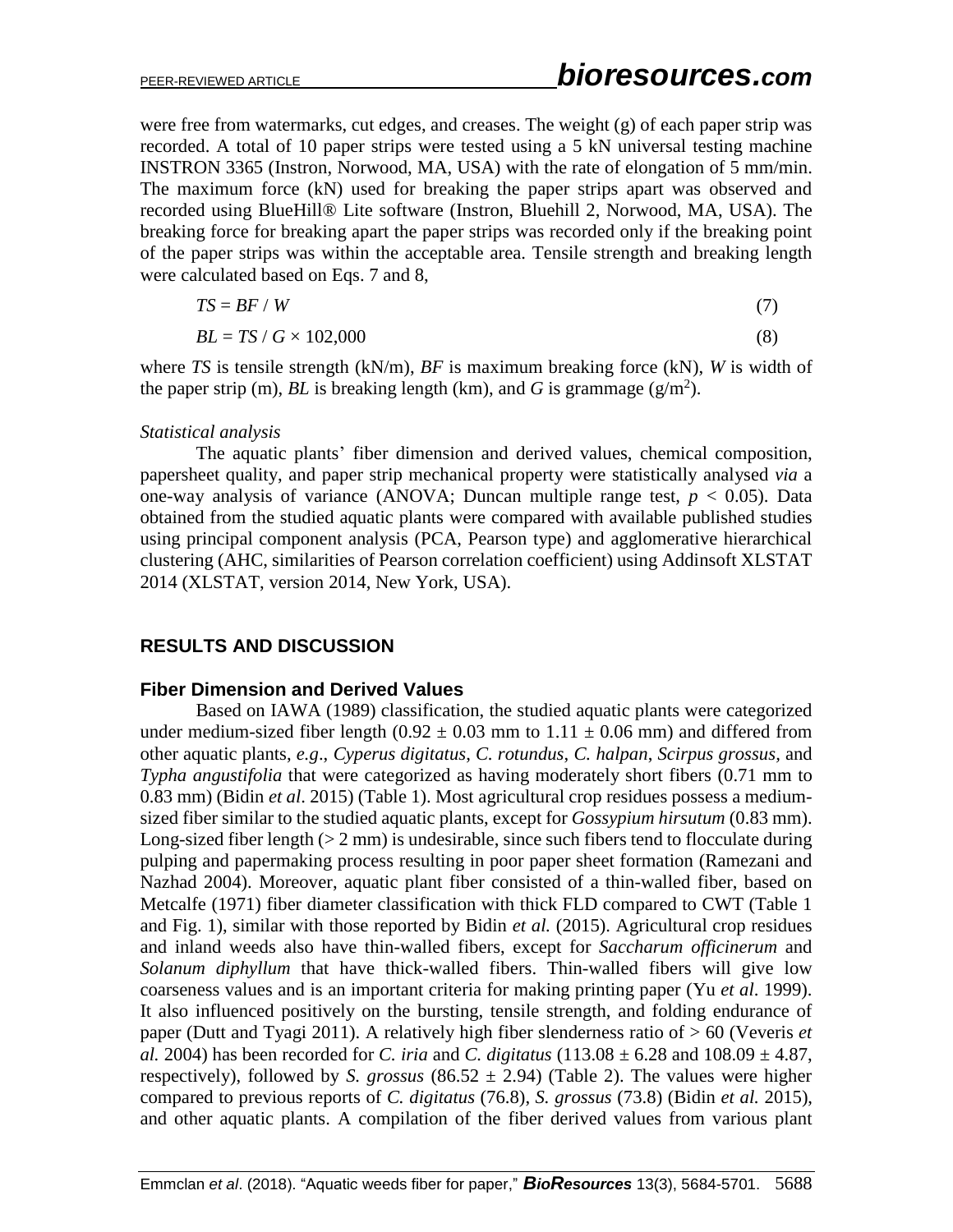sources in Table 1 show that aquatic plants possessed a higher slenderness ratio than most agricultural crop residues and inland weed fibers, except for *Passiflora foetida* (120.0) (Brindha *et al*. 2012), *Solanum trilobatum* (167.5), and *S. diphyllum* (146.4) (Thongpukdee *et al*. 2013). Fibers with high slenderness ratio (> 33) are desirable for producing good quality of pulp and paper (Xu *et al.* 2006). In terms of the flexibility coefficient, the studied plants were in the rigid group (30 through 50) in Table 2 (Bektaş *et al.* 1999), and can vary from rigid fibers to elastic fibers (Bidin *et al.* 2015). The differences might be due to plant maturity, thus influencing the plants' fiber characteristics (Jawaid and Khalil 2011). Nonwood fibers with a slenderness ratio of  $> 60$  and a Runkel ratio  $< 1$  are the most desirable for papermaking (Ververis *et al*. 2004). Stem fibers of aquatic plants have a relatively high slenderness ratio (86.5 to 113.1,  $> 60$ ) and Runkel ratio (1.22 to 2.02,  $> 1$ ), with a lower flexibility coefficient (35.20 to 47.58) than the recommended range of 50 to 75 (Bektaş *et al.* 1999). High flexibility coefficient fibers can produce stronger paper, since the fibers provide a better fiber bonding in paper sheet (Ekhuemelo and Tor 2013). Fibers with Runkel ratio  $> 1$  can form larger fibers bonding area and are more flexible, which make them desirable as papermaking materials (Sharma *et al*. 2011). Although the selected species in this study lack in flexibility and Runkel ratio criteria, they can still be used for the production of fiber plates and cardboard (Akgul and Tozluoglu 2009). The mechanical strength of the paper also can be improved by reinforcing it with suitable recycled fibers (Cappelletto *et al.* 2000).

Figure 2 shows the grouping of aquatic plants, agricultural crop residues, and inland weeds into four main clusters according to PCA variables and AHC analysis. A PCA factor of F1 (49.0%) and F2 (25.9%) accounted for 74.9% of the total variance. Fiber length, fiber diameter, fiber lumen diameter, cell wall thickness, and flexibility coefficients were positively correlated with F1, while the slenderness ratio and Runkel ratio were positively correlated with F2. Group A consisted of aquatic plants (Table 1, this present study (1 through 3), (4 through 8, Bidin *et al*. 2015), agricultural crop residues, *Oryza sativa* (Kiaei *et al.* 2011), and an inland weed, *P. foetida* (Brindha *et al*. 2012) that possessed narrow fiber diameter (9.13  $\mu$ m to 12.11  $\mu$ m), fiber lumen diameter (3.37  $\mu$ m to 7.30  $\mu$ m), a thin cell wall, and a high Runkel ratio. Based on fiber morphological characteristics and correlation with other studies, the aquatic plants studied by Bidin *et al*. (2015) can be used as raw material for handmade production of paperboard, craft, and decorative paper. The studied aquatic weeds' fiber physical characteristics and derived values were different from Group B. Group B consisted of a majority of agricultural crop residues (9, 11 to 13, and 15 to 17) (Ververis *et al*. 2004; Goswami *et al*. 2008; Enayati *et al*. 2009; Kiaei *et al*. 2011; Shakles *et al*. 2011a, 2011b) and inland weeds (19 through 23, 26) (Sharma *et al*. 2013; Thongpukdee *et al*. 2013). Agricultural crop residues such as the *Gossypium hirsutum* stalk with high fiber flexibility coefficient (65.70) and low Runkel ratio (0.52) are suitable for making of writing and printing paper (Veveris *et al*. 2004), similar with *Musa paradisica* fibers which has elastic fiber (64.55) and low RR (0.77) suitable for producing greaseproof paper (Goswami *et al*. 2008). They were also different from Group C, which was a highly rigid fiber of *S. officinerum* (Agnihotri *et al.* 2010) and *S. diphyllum* (Thongpukdee *et al*. 2013), or Group D that consisted of *S. trilobatum* which possessed extremely long fiber length (4.10 mm) (Thongpukdee *et al*. 2013). Fiber from group D is less desirable because it will result in poor paper sheet formation (Ramezani and Nazhad 2004).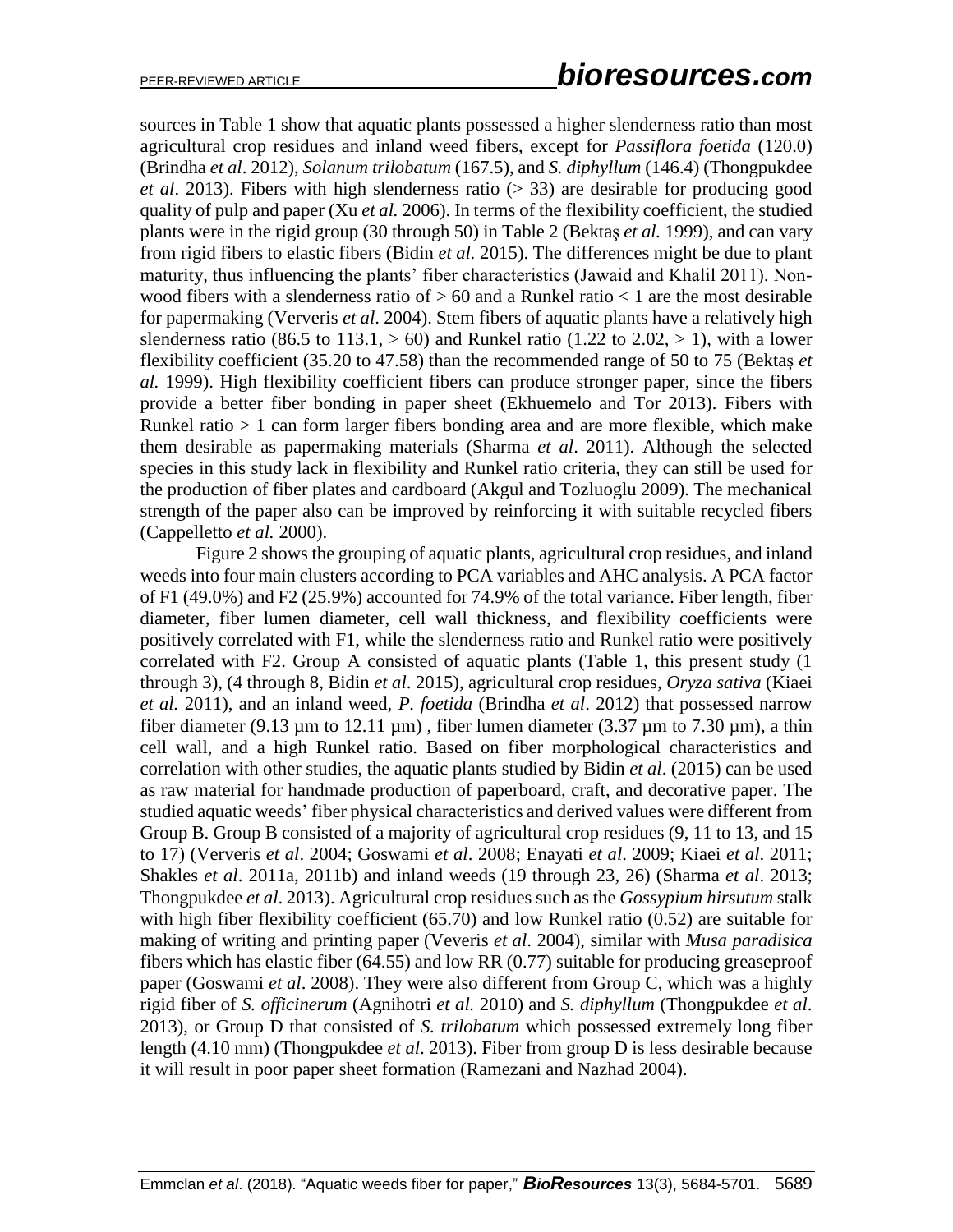# PEER-REVIEWED ARTICLE *bioresources.com*

|                 | <b>Plant Species</b>  | Part           |                    |           | <b>Fiber Dimensions</b> |                   | <b>Derived Values</b> |   |                     | References        |              |                   |                           |  |
|-----------------|-----------------------|----------------|--------------------|-----------|-------------------------|-------------------|-----------------------|---|---------------------|-------------------|--------------|-------------------|---------------------------|--|
|                 |                       |                | FL(mm)             |           | FD (µm)                 | FLD (µm)          | CWT (µm)              |   | <b>SR</b>           | <b>FC</b>         |              | <b>RR</b>         |                           |  |
| 1               | Cyperus digitatus     | S              | $1.03 \pm$         | м         | $9.31 \pm$              | $3.37 \pm$        | $2.97 \pm$            |   | 108.09              | $35.20 \pm$       | R            | $2.02 \pm$        | Present study             |  |
|                 |                       |                | 0.06 <sup>ab</sup> |           | 0.20 <sup>c</sup>       | 0.15 <sup>c</sup> | 0.05a                 |   | ± 4.87 <sup>a</sup> | 0.91c             |              | 0.08 <sup>a</sup> |                           |  |
| $\overline{2}$  | Cyperus iria          | S              | 1.11 $\pm$         | M         | $10.00 \pm$             | $4.54 \pm$        | $2.73 \pm$            |   | 113.08              | 43.60 $\pm$       | $\mathsf{R}$ | $1.65 \pm$        | Present study             |  |
|                 |                       |                | 0.06 <sup>a</sup>  |           | 0.27 <sup>b</sup>       | 0.27 <sup>b</sup> | 0.09 <sup>b</sup>     |   | ± 6.28a             | 1.72 <sup>b</sup> |              | 0.11 <sup>b</sup> |                           |  |
| 3               | Scirpus grossus       | S              | $0.92 \pm$         | M         | $10.94 \pm$             | $5.26 \pm$        | $2.84 \pm$            |   | $86.52 \pm$         | 47.58 $\pm$       | R            | $1.22 \pm$        | Present study             |  |
|                 |                       |                | 0.03 <sup>b</sup>  |           | 0.23 <sup>a</sup>       | 0.19a             | 0.07 <sup>ab</sup>    |   | 2.94 <sup>b</sup>   | 1.15 <sup>a</sup> |              | 0.06c             |                           |  |
| 4               | Cyperus digitatus     | S              | 0.72               | <b>MS</b> | 9.64                    | 5.15              | 2.25                  |   | 76.85               | 52.91             | E            | 1.06              | Bidin et al. (2015)       |  |
| 5               | Cyperus rotundus      | S              | 0.71               | <b>MS</b> | 9.13                    | 4.32              | 2.41                  |   | 81.57               | 46.63             | $\mathsf{R}$ | 1.28              | Bidin et al. (2015)       |  |
| 6               | Cyperus halpan        | S              | 0.73               | <b>MS</b> | 11.08                   | 6.02              | 2.53                  |   | 69.01               | 53.54             | E            | 1.02              | Bidin et al. (2015)       |  |
| $\overline{7}$  | Scirpus grossus       | S              | 0.83               | <b>MS</b> | 12.11                   | 7.30              | 2.41                  |   | 73.77               | 58.08             | E            | 0.84              | Bidin et al. (2015)       |  |
| 8               | Typha angustifolia    | S              | 0.83               | <b>MS</b> | 10.01                   | 4.35              | 2.83                  |   | 89.34               | 42.52             | $\mathsf{R}$ | 1.52              | Bidin et al. (2015)       |  |
| 9               | Sorghum bicolor       | S              | 0.88               | <b>MS</b> | 20.12                   | 10.92             | 4.59                  |   | 44.08               | 54.27             | E            | 0.84              | Kiaei et al. (2011)       |  |
| 10              | Oryza sativa          | S              | 0.83               | <b>MS</b> | 10.89                   | 4.57              | 3.16                  |   | 76.58               | 41.96             | R            | 1.38              | Kiaei et al. (2011)       |  |
| 11              | Helianthus annus      | $\overline{s}$ | 0.96               | M         | 22.84                   | 11.12             | 5.85                  |   | 42.03               | 48.68             | $\mathsf{R}$ | 1.05              | Kiaei et al. (2011)       |  |
| 12              | Nicotina tabacum      | <b>St</b>      | 1.23               | M         | 24.31                   | 15.38             | 8.93                  |   | 50.59               | 63.26             | E            | 1.16              | Shakhes et al. (2011a)    |  |
| 13              | Hisbiscus cannabinus  | <b>St</b>      | 1.31               | M         | 24.12                   | 16.40             | 4.25                  |   | 54.32               | 67.00             | E            | 0.52              | Shakhes et al. (2011b)    |  |
| 14              | Saccharum officinerum | <b>St</b>      | 1.51               | M         | 21.40                   | 6.27              | 7.74                  | Κ | 70.56               | 29.29             | HR           | 2.46              | Agnihotri et al. (2010)   |  |
| 15              | Brassica napus        | <b>St</b>      | 1.17               | M         | 23.02                   | 12.50             | 5.26                  |   | 50.83               | 54.30             | Е            | 0.84              | Enayati et al. (2009)     |  |
| 16              | Gossypium hirsutum    | <b>St</b>      | 0.84               | M         | 18.07                   | 12.32             | 3.18                  |   | 44.60               | 65.70             | E            | 0.52              | Ververis et al. (2004)    |  |
| 17              | Musa paradisica       | S              | 1.55               | <b>MS</b> | 22.00                   | 14.20             | 5.50                  |   | 70.50               | 64.55             | E            | 0.77              | Goswami et al. (2008)     |  |
| 18              | Passiflora foetida    | S              | 1.20               | M         | 10.00                   | 6.00              | 2.00                  |   | 120.00              | 60.00             | E            | 0.66              | Brindha et al. (2012)     |  |
| 19              | Scoparia dulcis       | S              | 0.93               | M         | 27.14                   | 16.81             | 5.17                  |   | 34.27               | 61.89             | E            | 0.62              | Sharma et al. (2013)      |  |
| 20              | Urena lobate          | S              | 1.58               | M         | 22.03                   | 13.40             | 4.32                  |   | 71.81               | 60.78             | Е            | 0.66              | Sharma et al. (2013)      |  |
| 21              | Vernonia cinerea      | S              | 0.94               | M         | 22.59                   | 14.09             | 4.25                  |   | 47.12               | 62.36             | Е            | 0.61              | Sharma et al. (2013)      |  |
| 22              | Sida cordifolia       | S              | 1.30               | M         | 22.74                   | 14.00             | 4.37                  |   | 58.22               | 61.83             | E            | 0.69              | Sharma et al. (2013)      |  |
| $\overline{23}$ | Bidens pilosa         | S              | 0.93               | M         | 24.20                   | 16.67             | 3.76                  |   | 47.33               | 69.01             | E            | 0.46              | Sharma et al. (2013)      |  |
| 24              | Solanum trilobatum    | S              | 4.10               | EL        | 24.48                   | 17.04             | 3.44                  |   | 167.48              | 54.15             | E            | 0.81              | Thongpukdee et al. (2013) |  |
| 25              | Solanum diphyllum     | S              | 2.50               | VL        | 17.08                   | 4.76              | 5.60                  |   | 146.37              | 24.32             | HR           | 0.82              | Thongpukdee et al. (2013) |  |
| 26              | Solanum lasiocarpum   | S              | 1.61               | <b>ML</b> | 27.04                   | 14.48             | 6.08                  |   | 59.54               | 52.79             | E            | 0.91              | Thongpukdee et al. (2013) |  |

## **Table 1.** Fiber Dimension of Aquatic Plants (1 through 8), Agricultural Residues (9 through 17), & Inland Weeds (18 through 26)

Present study data are mean ± standard error; values in columns indicated with different superscript (a > b > c) are significantly different (*p* < 0.05, Duncan's Multiple Range Test (DMRT)); FS- fiber length, FD- fiber diameter, FLD- fiber lumen diameter, CWT- cell wall thickness, SR- slenderness ratio, FC- flexibility coefficient, RR- Runkel ratio, S- stem, St- stalk, M- medium, MS- moderately short, EL- extremely long, VL- very long, ML- moderately long, T- thin-walled, K- thick-walled, R- rigid, E- elastic, and HR- highly rigid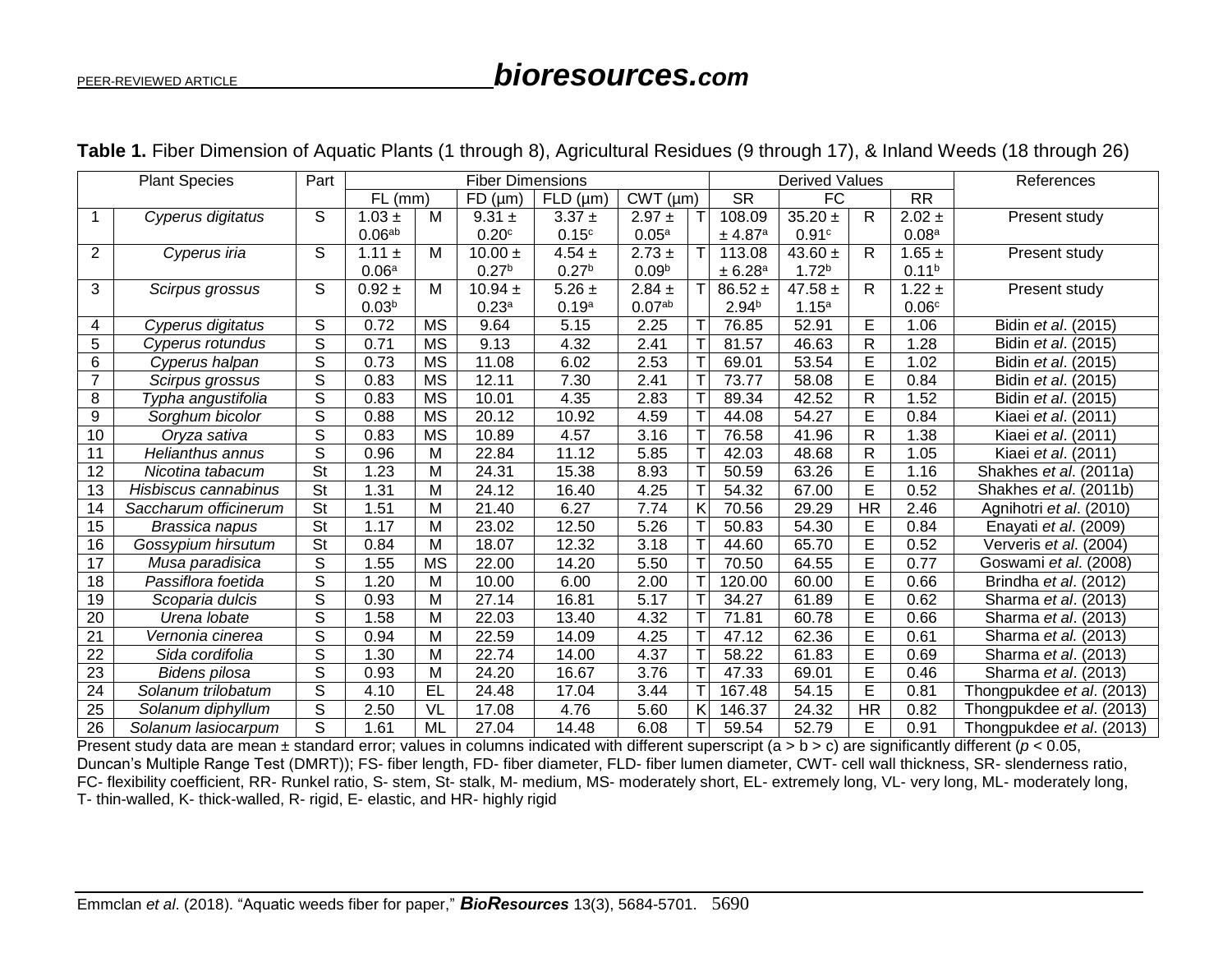

**Fig. 1.** Thin-wall stem fiber of (a) *Cyperus digitatus*, (b) *Cyperus iria,* and (c) *Scirpus grossus*; FLD- fiber lumen diameter, and CWT- cell wall thickness



**Fig. 2.** (a) PCA variables of fiber dimension and derived value variables (fiber length, fiber diameter, fiber lumen diameter, cell wall thickness, slenderness ratio, flexibility coefficient, and Runkel ratio); (b) PCA score of fiber dimension and derived values according to species (●: aquatic plants (1 through 8), ■: agricultural crop residues (9 through 17), and ▲: inland weeds (18 through 26), with reference to Table 1)

#### **Chemical Composition**

The suitability of fibers for papermaking depends on a plant's cellulose, hemicellulose, and lignin contents. Differences in composition may require differences in treatment and processing for preparation of pulp. Japanese handmade papermaking uses minimal chemicals and technology (Hiebert 2006) in a way that plants with high cellulose and hemicellulose contents and low lignin are preferable. Screening of plants through this process can help to identify which raw materials meet these requirements and are suitable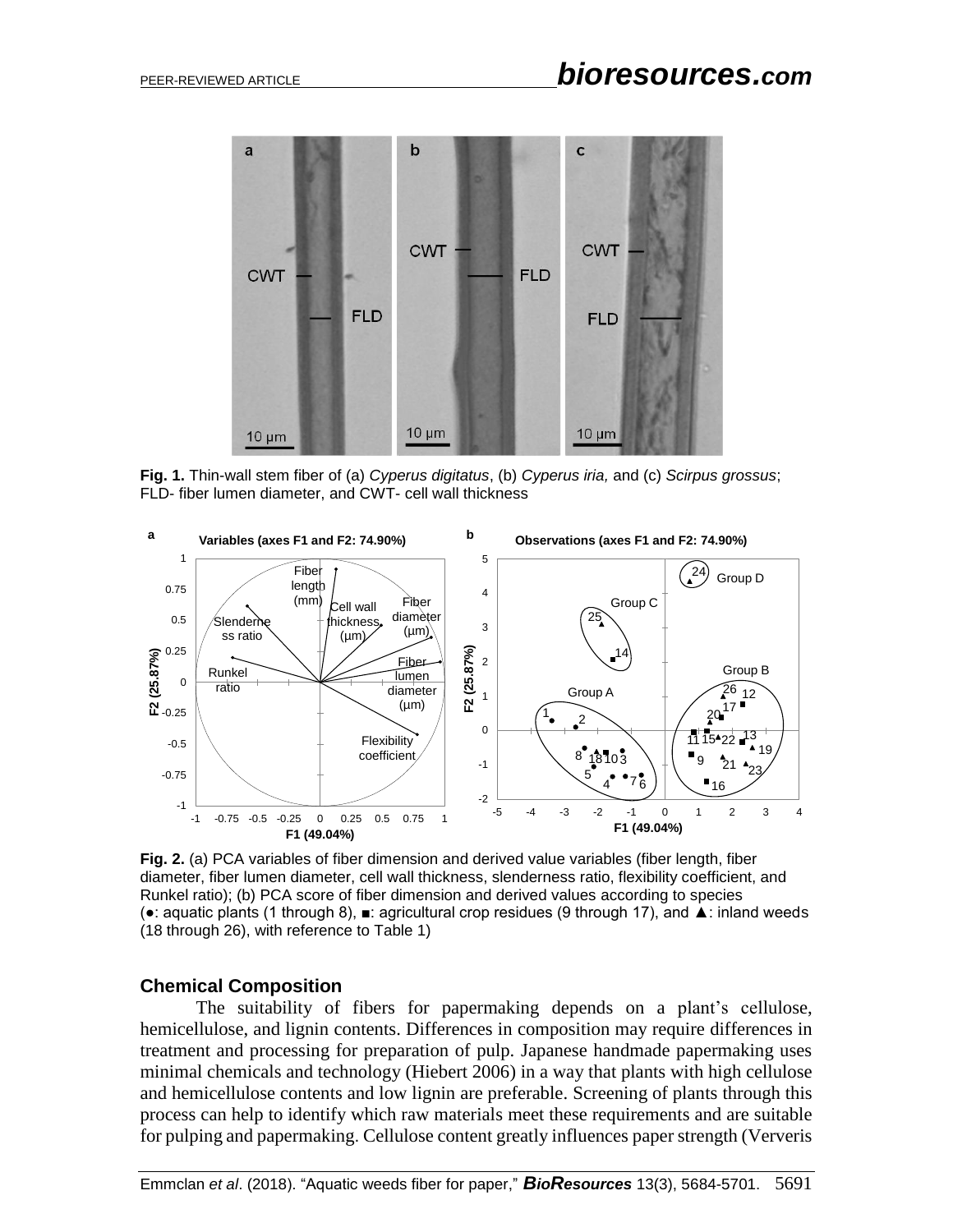*et al*. 2004), because the pulp mechanical strength and tensile strength are directly proportional with cellulose content (Madakadze *et al.* 2010). The cellulose of studied plants showed a high content of more than 40%, which ranged from  $42.13 \pm 3.56\%$  to  $44.82 \pm 1.5$ 0.29% (Table 2). Such levels of cellulose content have been recommended for paper production (Ververis *et al.* 2004; Mossello *et al.* 2010). Similarly with cellulose, the hemicellulose contents of aquatic plants was also more than 40% for *C. digitatus* (42.78 ± 0.29%), *C. iria* (43.44  $\pm$  0.60%), and *S. grossus* (45.57  $\pm$  0.51%). The hemicellulose content of the studied plants was similar to other aquatic plants (Bidin *et al*. 2015) and higher compared to agricultural crop residues and inland weeds (Table 2). A range of 30% to 50% of hemicellulose has been stated as adequate for papermaking (Knoshaug *et al*. 2013). The studied plants also showed a lignin content of  $<$  12% for *C. digitatus* (11.81  $\pm$ 0.12%), *S. grossus* (11.44  $\pm$  0.28%), and *C. iria* (10.63  $\pm$  0.28%). Lignin is an undesirable polymer for papermaking (Saheb and Jog 1999), and should be < 12% to reduce the time, energy, and chemical usage during pulping (Hurter and Riccio 1998; Saheb and Jog 1999).

| <b>Plants</b>  |                    | Part                     | Cellulose         | Hemi-                         | Lignin (%)         | References                 |  |
|----------------|--------------------|--------------------------|-------------------|-------------------------------|--------------------|----------------------------|--|
|                |                    |                          | (%)               | cellulose (%)                 |                    |                            |  |
| 1              | Cyperus digitatus  | S                        | 44.82 $\pm$       | $42.78 \pm 0.29^{\circ}$      | 11.81 $\pm$        | Present study              |  |
|                |                    |                          | 0.29a             |                               | 0.12a              |                            |  |
| 2              | Cyperus iria       | S                        | 44.60 $\pm$       | $43.44 \pm 0.60^a$            | $10.63 \pm$        | Present study              |  |
|                |                    |                          | 0.38 <sup>a</sup> |                               | 0.28 <sup>b</sup>  |                            |  |
| 3              | Scirpus grossus    | S                        | $42.13 \pm$       | $45.57 \pm 0.51$ <sup>a</sup> | 11.44 $\pm$        | Present study              |  |
|                |                    |                          | 3.56 <sup>a</sup> |                               | 0.28 <sup>ab</sup> |                            |  |
| 4              | Cyperus rotundus   | S                        | 42.58             | 45.64                         | 9.54               | Bidin et al. (2015)        |  |
| 5              | Scirpus grossus    | $\overline{\mathcal{S}}$ | 36.21             | 49.88                         | 13.44              | Bidin <i>et al.</i> (2015) |  |
| 6              | Typha angustifolia | $\overline{\mathsf{s}}$  | 44.05             | 54.84                         | 20.04              | Bidin et al. (2015)        |  |
| $\overline{7}$ | Zea mays           | $\overline{s}$           | 39.00             | 42.00                         | 7.30               | Daud et al. (2014)         |  |
| 8              | Saccharum          | Bg                       | 42.34             | 28.60                         | 21.70              | Agnihotri et al.           |  |
|                | officinerum        |                          |                   |                               |                    | (2010)                     |  |
| 9              | <i>Musa</i> sp.    | Str                      | 53.45             | 28.56                         | 15.42              | Silveira et al. (2008)     |  |
| 10             | Panicum virgatum   | S                        | 43.40             | 35.90                         | 21.80              | Radiotis et al.            |  |
|                |                    |                          |                   |                               |                    | (1999)                     |  |
| 11             | Passiflora foetida | S                        | 40.00             | 36.00                         | 24.00              | Brindha et al.             |  |
|                |                    |                          |                   |                               |                    | (2012)                     |  |
| 12             | Cleome             | S                        | 56.53             | 21.74                         | 21.73              | Brindha et al.             |  |
|                | grandiflora        |                          |                   |                               |                    | (2013)                     |  |
| 13             | Cleome viscosa     | S                        | 56.53             | 21.74                         | 21.73              | Brindha et al.             |  |
|                |                    |                          |                   |                               |                    | (2013)                     |  |
| 14             | Cleome burmannii   | S                        | 49.25             | 31.88                         | 18.84              | Brindha et al.             |  |
|                |                    |                          |                   |                               |                    | (2013)                     |  |

**Table 2.** Chemical Composition of Aquatic Plants (1 through 6), Agricultural Residues (7 through 10), and Inland Weeds (11 through 14)

Present study data are mean ± standard error in columns indicated with different superscripts (a > b) are significantly different (*p* < 0.05, DMRT); S- stem, Bg- Bagasse, and Str- straw

Figure 3 shows the grouping of aquatic plants, agricultural crop residues, and inland weeds in PCA based on chemical composition variables (Fig. 3). The PCA factor of F1 (71.1%) and F2 (21.5%) accounted for 92.6% of the total variance. The hemicellulose content was positively correlated with F1, while lignin and cellulose contents were positively correlated with F2. The studied aquatic plants, reported aquatic plants (Bidin *et al.* 2015), and *Zea mays* (Daud *et al.* 2014) were in group A, with high hemicellulose  $(42.0\%$  to 54.8%) and low lignin content  $(7.3\%$  to 20.0%) contents. Their high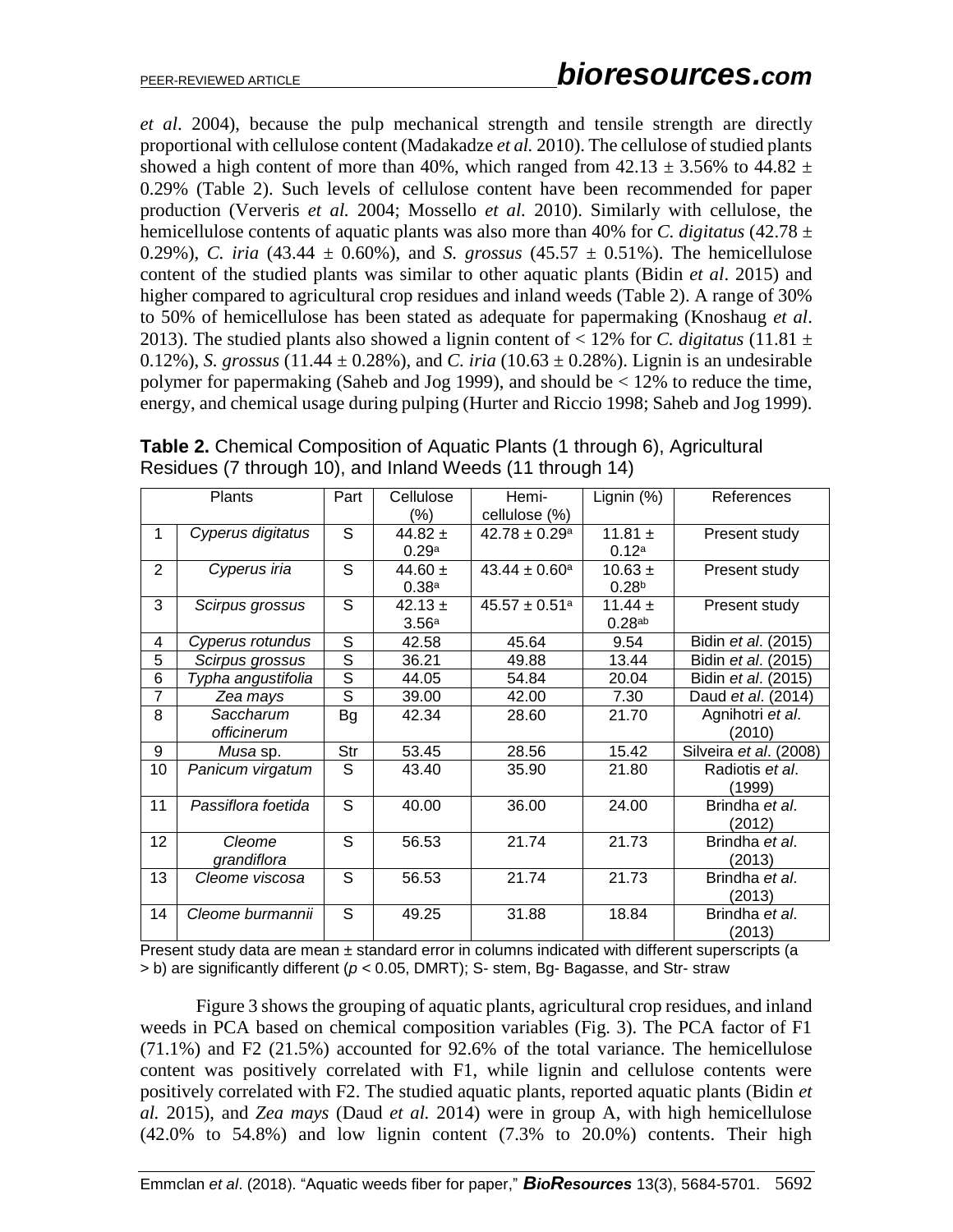hemicellulose contents are suitable for handmade cardboard, paper, and paperboard (Bidin *et al.* 2015). It has been reported that the high contents of cellulose, hemicellulose, and hollocellulose in plant fibers provide high paper dimensional stability (Daud *et al*. 2014). None of the studied aquatic plants were in Group B, agricultural crop residues (*Musa* sp.) (Silveira *et al*. 2008), and inland weeds (*Cleome grandiflora*, *Cleome viscosa*, and *Cloeme burmanii*) (Brindha *et al*. 2013), which contained high cellulose (49.25 % to 56.53 %) with low hemicellulose (21.7% to 28.6%) composition that can be used for the production of filter paper (Brindha *et al*. 2013). Group C, which were the plants with high undesirable lignin content for papermaking (*S. officinerum*) (Agnihotri *et al.* 2010), *Panicum virgatum* (Radiotis *et al*. 1999), and *P. foetida* (Brindha *et al*. 2012). These species required more time, energy, and chemicals in the cooking and pulping process in order to remove the lignin from the fibers (Saheb and Jog 1999).



**Fig. 3.** (a) PCA variables of chemical composition variables (cellulose, hemicellulose, and lignin); (b) PCA score of chemical composition according to species (●: aquatic plants (1 through 6), ■: agricultural crop residues (7 through 10), and ▲: inland weeds (11 through 14), with reference to Table 2)

## **Pulp and Paper Quality**

Pulp yield of *C. digitatus, C. iria*, and *S. grossus* were 22.0%, 22.6%, and 23.7%, respectively (Table 3). These values were much lower compared to *Cyperus papyrus*' pulp yield of 39.0% (Mollabashi *et al.* 2017). The moisture content of paper produced from the selected plants was between  $13.00 \pm 0.55\%$  and  $14.60 \pm 0.12\%$ , similar with the previous study of *T. angustifolia* (13.1%) and *S. grossus* (13.1%) (Bidin *et al*. 2015). The high moisture content of aquatic plants' paper was attributed to the high hemicellulose content (Madsen *et al.* 2004). Papers' pH values were slightly acidic with a pH range of  $5.65 \pm$ 0.05 to pH 6.47  $\pm$  0.43. These values may be due to the degradation process initiated by atmospheric pollutants or by reactions from heat, light, and moisture (Slavin and Hanlan 1992). The presence of fiber bundles and plant cell debris in the paper sheets (Fig. 4) indicated that extra cooking and hand beating time were required to improve the paper quality. Japanese handmade papermaking techniques produced long fiber paper with a good mechanical strength; however, the technique requires a certain level of hand skill (Barret and Lutz 2005; Pietzcker 2012). Japanese handmade papermaking method uses a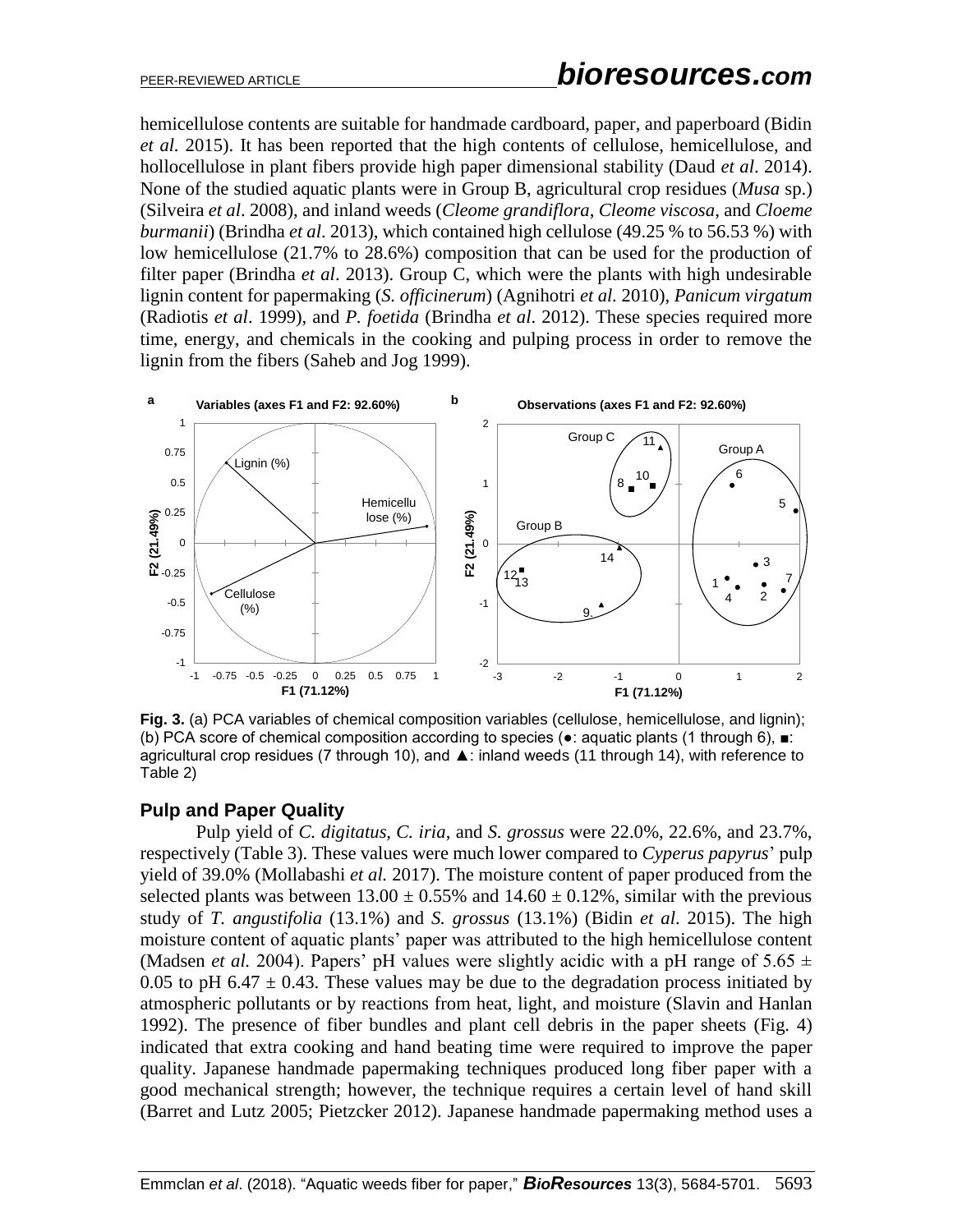hand beating technique during pulping process, which helps to separate the fiber bundle and enhance the fiber fibrillation (Hiebert 2006).

|                                   | Cyperus digitatus             | Cyperus iria                  | Scirpus grossus                |
|-----------------------------------|-------------------------------|-------------------------------|--------------------------------|
| Pulp Yield (%)                    | 22.04                         | 22.55                         | 23.70                          |
| No. of Paper Sheet Produced       | 4                             | 4                             | 4                              |
| Total Paper Weight (g)            | 63.00                         | 63.25                         | 65.13                          |
| Paper Weight Per Sheet (g)        | $15.75 \pm 0.38$ <sup>a</sup> | $15.81 \pm 0.44$ <sup>a</sup> | $16.28 \pm 0.06^a$             |
| Area Per Sheet (cm <sup>2</sup> ) | 619.50                        | 619.50                        | 619.50                         |
| Moisture (%)                      | $13.00 \pm 0.55^{\circ}$      | $14.60 \pm 0.12$ <sup>a</sup> | $13.80 \pm 0.23$ <sup>ab</sup> |
| pН                                | $6.47 \pm 0.43$ <sup>a</sup>  | $5.65 \pm 0.05^{\text{a}}$    | $6.08 \pm 0.11$ <sup>a</sup>   |

## **Table 3.** Pulp and Paper Characteristics

Values are mean  $\pm$  standard error, row values with different superscript (a > b) are significantly different ( $p < 0.05$ , DMRT)



**Fig. 4.** Fiber distribution on produced paper as observed under 0.6× magnification: (a) *Cyperus digitatus*, (b) *Cyperus iria*, and (c) *Scirpus grossus*

External fibrillation through beating process increases bonding surface area of fibers and thus improves the paper strength (Laitinen *et al.* 2015). The Japanese handmade papermaking technique utilizes such a process to improve the fiber bonding ability as compared to a blending technique, which only breaks the fibers into small fragments (Kang and Paulapuro 2006). The technique also improves the tensile stress and modulus of elasticity of papersheets made from aquatic plants as compared to blended technique (Syed *et al*. 2016). Table 4 illustrates that *C. digitatus* paper strip possessed a high tensile strength  $(2.61 \pm 0.15 \text{ kN/m})$  and breaking length  $(1.20 \pm 0.07 \text{ km})$  compared to *C. iria*  $(1.82 \pm 0.06 \text{ m})$ kN/m,  $0.62 \pm 0.05$  km) and *S. grossus*  $(1.41 \pm 0.10$  kN/m,  $0.65 \pm 0.05$  km). All selected aquatic plants have thin-walled fibers based on Metcalfe (1971), but fibers of *C. digitatus* had smaller fiber diameter (9.31  $\pm$  0.20 µm) and fiber lumen diameter (3.37  $\pm$  0.15 µm) compared to C. *iria*  $(10.00 \pm 0.27 \,\mu \text{m}, 4.54 \pm 0.27 \,\mu \text{m})$  and *S. grossus*  $(10.94 \pm 0.23 \,\mu \text{m},$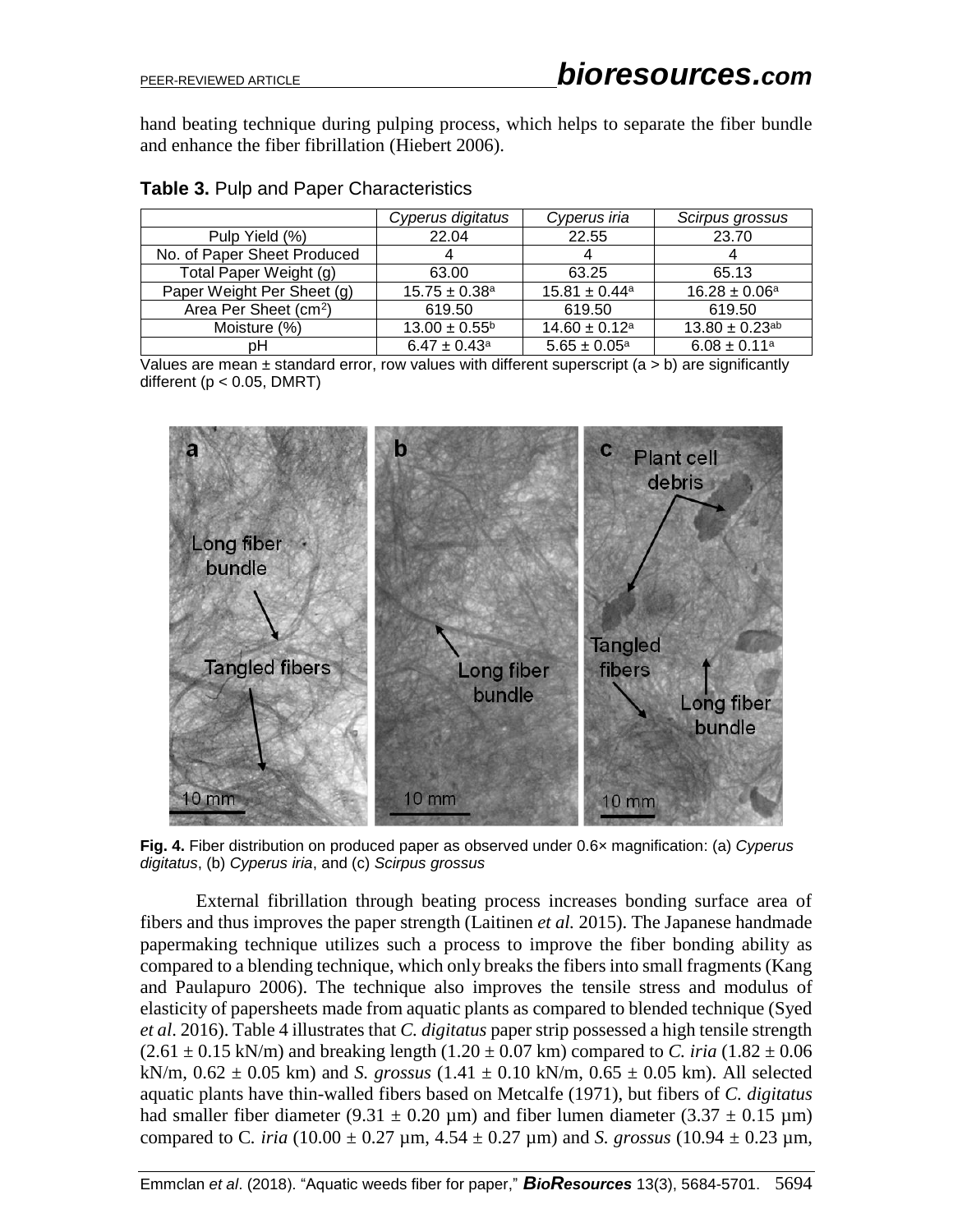$5.26 \pm 0.19 \,\mu$ m), allowing a more compact arrangement of fibers in the papersheet without the need of extra beating times for the fibers to collapse and flatten.

| Paper Products |                                | Product Type                                  | Grammage<br>(g/m <sup>2</sup> )    | Tensile<br>Strength<br>(Kn/m)   | <b>Breaking</b><br>Length<br>(km) | References                  |
|----------------|--------------------------------|-----------------------------------------------|------------------------------------|---------------------------------|-----------------------------------|-----------------------------|
| 1              | Cyperus<br>digitatus           | Paper plate,<br>paperboard, and<br>decorative | $237.15 \pm$<br>6.67a              | 2.61 $\pm$<br>0.15 <sup>a</sup> | $1.20 \pm$<br>0.07a               | Present<br>study            |
| $\overline{2}$ | Cyperus iria                   | Paper plate,<br>paperboard, and<br>decorative | $239.17 +$<br>9.40 <sup>a</sup>    | 1.82 $\pm$<br>0.06 <sup>b</sup> | $0.62 \pm$<br>$0.05^{b}$          | Present<br>study            |
| 3              | Scirpus<br>grossus             | Paper plate,<br>paperboard, and<br>decorative | $254.34 \pm$<br>10.08 <sup>a</sup> | 1.41 $\pm$<br>0.10 <sup>c</sup> | $0.65 \pm$<br>$0.05^{b}$          | Present<br>study            |
| 4              | Cyperus<br>rotundus            | Cardboard,<br>paper, and<br>paperboard        | n/a                                | 1.69                            | 0.73                              | Bidin et al.<br>(2015)      |
| 5              | <b>Scirpus</b><br>grossus      | Cardboard,<br>paper, and<br>paperboard        | n/a                                | 1.52                            | 0.61                              | Bidin et al.<br>(2015)      |
| 6              | Typha<br>angustifolia          | Cardboard,<br>paper, and<br>paperboard        | n/a                                | 0.94                            | 0.41                              | Bidin et al.<br>(2015)      |
| $\overline{7}$ | Enhalus<br>acoroides           | Paper plate and<br>paperboard                 | 170.93                             | 3.46                            | 2.49                              | Syed et al.<br>(2016)       |
| 8              | <b>Thalassia</b><br>hemprichii | Paper plate and<br>paperboard                 | 155.14                             | 4.00                            | 3.43                              | Syed et al.<br>(2016)       |
| 9              | Cymodocea<br>serrulata         | Paper plate and<br>paperboard                 | 114.67                             | 1.24                            | 2.24                              | Syed et al.<br>(2016)       |
| 10             | Halophila<br>ovalis            | Paper plate and<br>paperboard                 | 219.79                             | 3.36                            | 1.83                              | Syed et al.<br>(2016)       |
| 11             | Halophila<br>spinulosa         | Paper plate and<br>paperboard                 | 93.33                              | 2.72                            | 2.43                              | Syed et al.<br>(2016)       |
| 12             | Commercial<br>paperboard       | Paperboard                                    | 219.29-<br>287.24                  | n/a                             | n/a                               | Huang et<br>al. (2014)      |
| 13             | Kitchen paper<br>roll          | Sanitary                                      | 17.9-48.8                          | $0.16 - 0.47*$                  | n/a                               | <b>Green Seal</b><br>(2013) |
| 14             | Paper napkin                   | Sanitary                                      | 14.6-46.4                          | $0.16 - 0.43*$                  | n/a                               | <b>Green Seal</b><br>(2013) |
| 15             | <b>Bathroom</b><br>tissue      | Sanitary                                      | 13.0-35.8                          | $0.05 - 0.35*$                  | n/a                               | <b>Green Seal</b><br>(2013) |
| 16             | <b>Facial tissue</b>           | Sanitary                                      | 13.0-30.9                          | $0.10 - 0.29*$                  | n/a                               | <b>Green Seal</b><br>(2013) |
| 17             | Release base<br>paper          | Wrapping and<br>packaging                     | 40.00-<br>70.00                    | n/a                             | n/a                               | Yogi et al.<br>(2002)       |
| 18             | Decorative<br>paper            | Decorative                                    | $80.15 -$<br>130.03                | n/a                             | $0.67 - 1.95$                     | Bardak et<br>al. (2011)     |

**Table 4.** Mechanical Property of Paper Produced from Aquatic Plants (1 through 11) and Other Commercialized Paper Products (12 through 18)

Present study data are mean ± standard error, in the columns values indicated with different superscripts  $(a > b > c)$  are significantly different ( $p < 0.05$ , DMRT); \*Data are dry tensile strength (machine direction-MD) of papers using TAPPI T494 om-01 (2006) standards and the values are converted from 1 gf/in to 0.3886 N/m; n/a- not available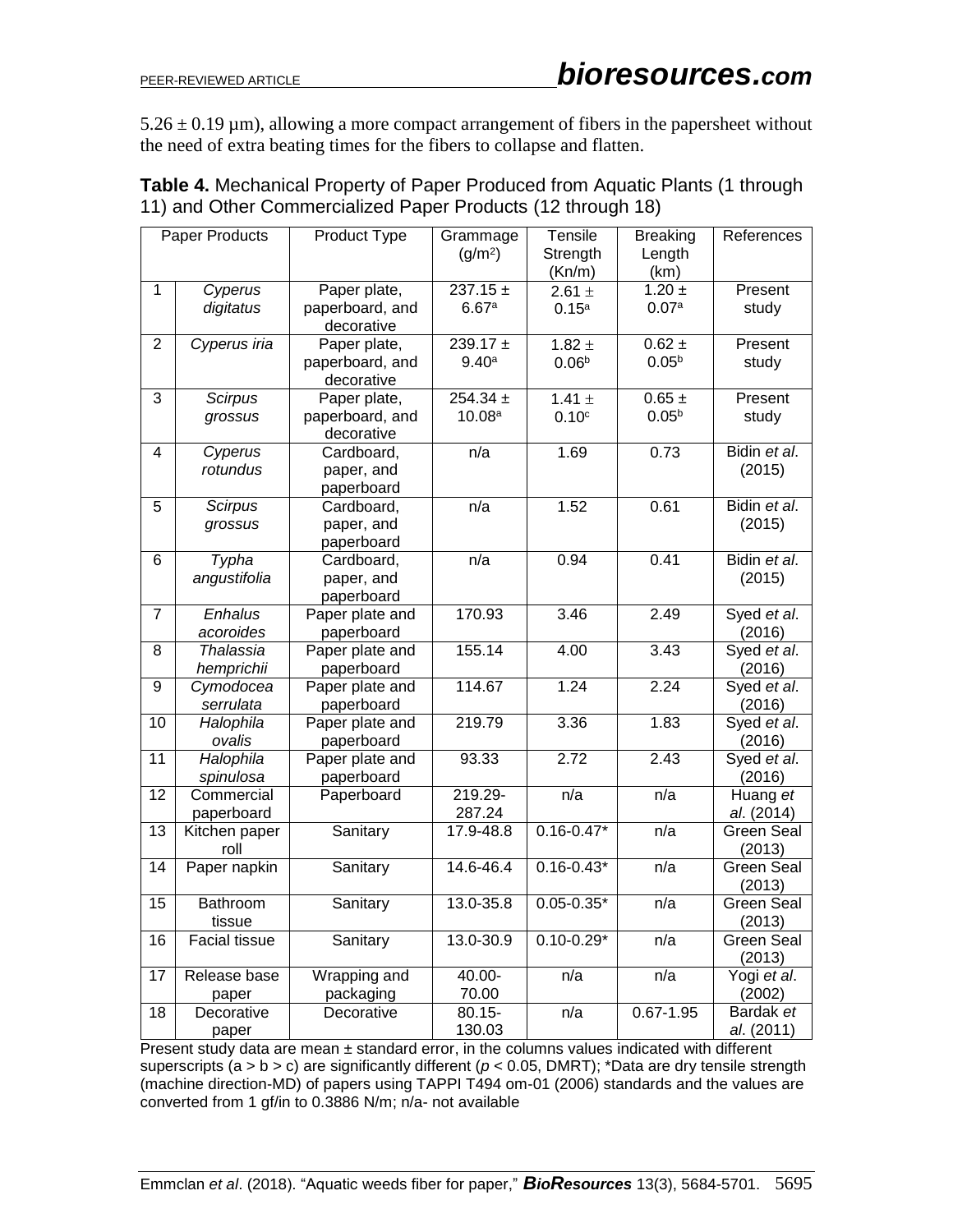The collapsing of fibers into ribbons provides more surface contact area for bonding and has favourable effects on the bursting strength and tensile strength of paper produced (Dutt and Tyagi 2011). Tensile strength and breaking length of the produced papers were also higher than previously reported using blended technique for handmade paper from aquatic plants, *e.g*., *C. rotundus* (1.69 kN/m, 0.73 km), *S. grossus* (1.52 kN/m, 0.61 km), and *T. angustifolia* (0.94 kN/m, 0.41 km) (Bidin *et al*. 2015). The *S. grossus* paper formed by the hand beaten technique also slightly improved in terms of the paper's tensile strength and breaking length as compared to the aforementioned study. In comparison, seagrass fibers with a better slenderness ratio (90.4 to 154.1) and high cellulose content (40.3% to 77.2%) demonstrated a higher tensile strength (1.24 kN/m to 4.00 kN/m) and breaking length (1.83 km to 3.43 km), with *Thalassia hemprichii* recording the highest for both variables (Syed *et al.* 2016). This is in accordance with Madakadze *et al.* (2010) who state that the cellulose content of plants is directly proportional to the mechanical property of paper produced. In addition, papers from seagrass, which have low grammage values (93.3  $g/m^2$  to 219.8  $g/m^2$ ) compared to the present study (237.15  $\pm$  6.67  $g/m^2$  to 254.34  $\pm$  10.08  $g/m<sup>2</sup>$ ), showed better mechanical property. The difference might be due to the applied wet pressing force during the papermaking process. High grammage paper needed more pressure force to reduce the paper thickness and remove the remaining water. Without sufficient pressure, the paper density will be reduced and the fibers will not overlap uniformly in the sheet. An increase in density required more wet pressing pressure required during papermaking (Vainio and Paulapuro 2007). Increases in wet pressing pressure promote the fibers contact and bonding area, resulting in higher tensile strength (Pikulik *et al.* 1995; Vainio and Paulapuro 2007). This explains why the tensile strength and breaking length in the present study was much lower compared to the previous study. The present study also successfully produced paper with high grammage ( $> 200$  g/m<sup>2</sup>) that can be classified as paperboard (Huang *et al*. 2014). The tensile strength of the studied plants' paper (1.41 kN/m to 2.61 kN/m) was higher compared to that of a sanitary product (0.05 kN/m to 0.47 kN/m) (Green Seal 2013), which usually have a grammage of  $<$  50 g/m<sup>2</sup>. Release base papers (Yogi *et al.* 2002) that function as wrapping and packaging have a grammage of 40 g/m<sup>2</sup> to 70 g/m<sup>2</sup>. Paper produced from the study also had similar breaking length with that of decorative paper (0.67 km to 1.95 km) (Bardak *et al.* 2011).

# **CONCLUSIONS**

- 1. Based on the morphological characteristics of the selected species from this study, they can be considered as fiber sources for handmade papermaking, as they possessed medium fiber length (0.92  $\pm$  0.03 mm to 1.11  $\pm$  0.06 mm), thin wall fiber with fiber lumen diameter  $(3.37 \pm 0.15 \,\mu\text{m}$  to  $5.26 \pm 0.19 \,\mu\text{m}$ ) > cell wall thickness  $(2.73 \pm 0.09 \,\mu\text{m})$ um to 2.97  $\pm$  0.05 um), and good slenderness ratio (86.52  $\pm$  2.94 to 113.08  $\pm$  6.28 > 30).
- 2. Comparison with the selected plants which have rigid fibers with low flexibility coefficient of  $35.20 \pm 0.91$  to  $47.58 \pm 1.15 < 50$ , and poor Runkel ratio  $(1.22 \pm 0.06$  to  $2.02 \pm 0.08 > 1$ ) and other non-wood fiber sources indicate that these fibers can be used for the making of paper plates, paperboard, and decorative paper.
- 3. The high cellulose and hemicellulose contents, along with low lignin content of the studied plants can help reduce the use of bleaching agent during the pulping process.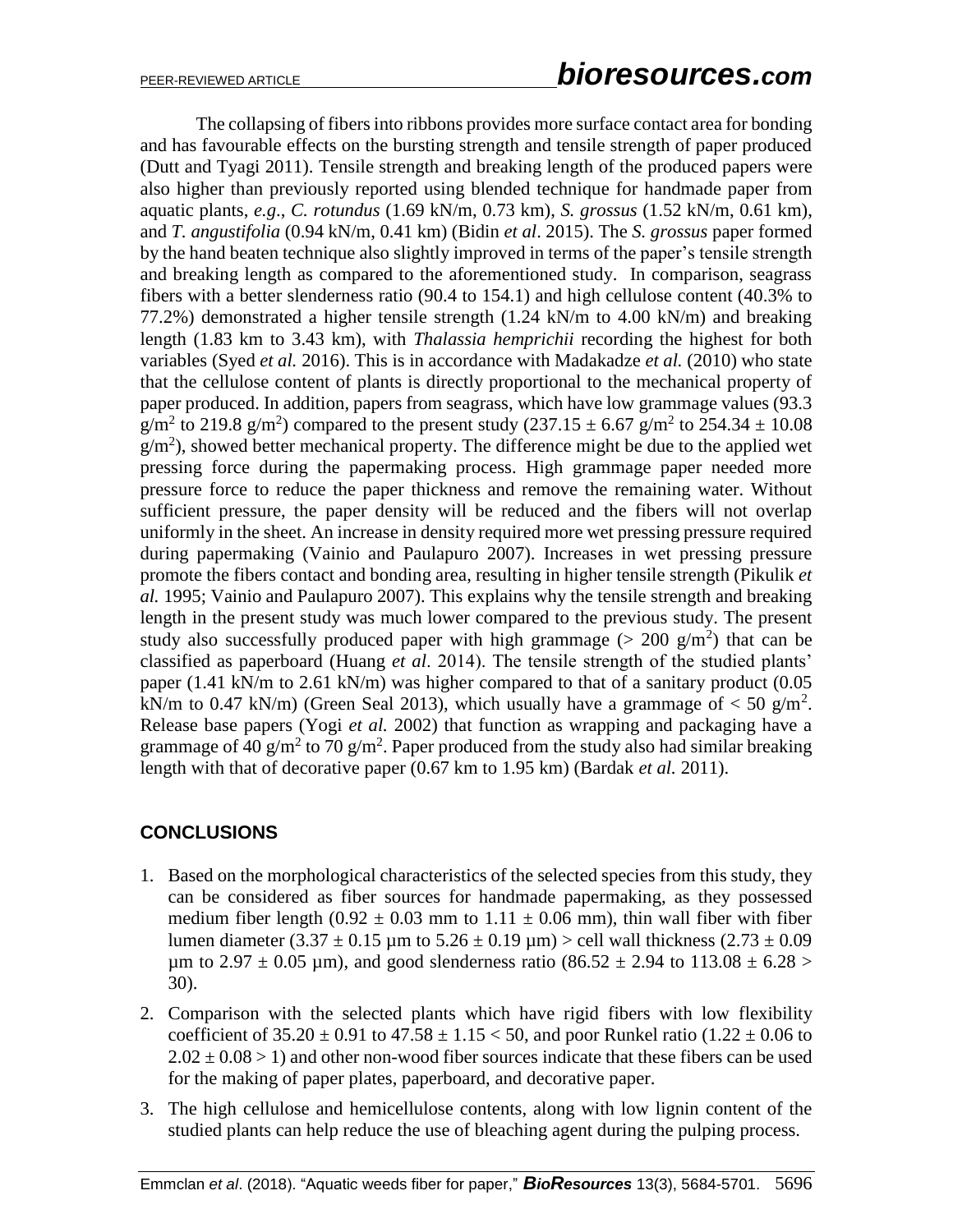- 4. Handmade papersheet produced from *C. digitatus* fibers with significantly smaller fiber diameter (9.31  $\pm$  0.20 µm) and fiber lumen diameter (3.37  $\pm$  0.15 µm) possessed a relatively high tensile strength (2.61  $\pm$  0.15 kN/m) and breaking length (1.20  $\pm$  0.07 km) compared to *C. iria*  $(1.82 \pm 0.06 \text{ kN/m}, 0.62 \pm 0.05 \text{ km})$  and *S. grossus*  $(1.41 \pm 0.05 \text{ km})$  $0.10 \text{ kN/m}, 0.65 \pm 0.05 \text{ km}$ .
- 5. Preparation of paperboard using handmade method required strong pressing pressure during the papermaking process in order to achieve a better paper tensile strength and breaking length.
- 6. Japanese handmade papermaking method uses minimal chemicals and technology and is applicable to local community practice.

## **ACKNOWLEDGMENTS**

The authors are grateful for the financial support from the ScienceFund grant entitled "Utilization of Aquatic Macrophytes for Papermaking" by Malaysian of Science, Technology and Innovation (MOSTI) (Project No. 04-01-04-SF1184). Logistics and facilities were provided by Universiti Putra Malaysia (UPM).

# **REFERENCES CITED**

- Agnihotri, S., Dutt, D., and Tyagi, C. H. (2010). "Complete characterization of bagasse of early species of *Saccharum officinerum*-Co 89003 for pulp and paper making," *BioResources* 5(2), 1197-1214. DOI: 10.15376/biores.5.2.1197-1214
- Akgul, M., and Tozluoglu, A. (2009). "Some chemical and morphological properties of juvenile woods from beech (*Fagus orientalis* L.) and pine (*Pinus nigra* A.) plantations," *Trends Appl. Sci. Res.* 4(2), 116-125. DOI: 10.3923/tasr.2009.116.125
- Alriols, M. G., Tejado, A., Blanco, M. A., Mondragon, I., and Labidi, J. (2009). "Agricultural palm oil tree residues as raw material for cellulose, lignin and hemicelluloses production by ethylene glycol pulping process," *Chem. Eng. J.* 148(1), 106-114. DOI: 10.1016/j.cej.2008.08.008
- Bakar, B. (2004). "Invasive weed species in Malaysian agro-ecosystems: Species, impacts and management," *Malays. J. Sci.* 23, 1-42.
- Baki, B. B., and Mislamah, A. B. (2003). "Cluster analyses of weedy rice accessions (*Oryza sativa* L.) in Peninsular Malaysia," Proceedings 19th Asian-Pacific Weed Science Society Conference (Manila) II: pp. 227-233.
- Bardak, S., Sarı, B., Nemli, G., Kırcı, H., and Baharoğlu, M. (2011). "The effect of decor paper properties and adhesive type on some properties of particleboard," *Int. J. Adhes. Adhes.* 31(6), 412-415. DOI: 10.1016/j.ijadhadh.2011.02.008
- Barret, T., and Lutz, W. (2005). *Japanese Papermaking: Traditions, Tools, Techniques*, Floating World Editions, Warren, CT, USA.
- Bektaş, İ., Tutuş, A., and Eroğlu, H. (1999). "A study of the suitability of Calabrian pine (*Pinus brutia* Ten.) for pulp and paper manufacture," *Turk. J. Agric. For.* 23(EK3), 589-598.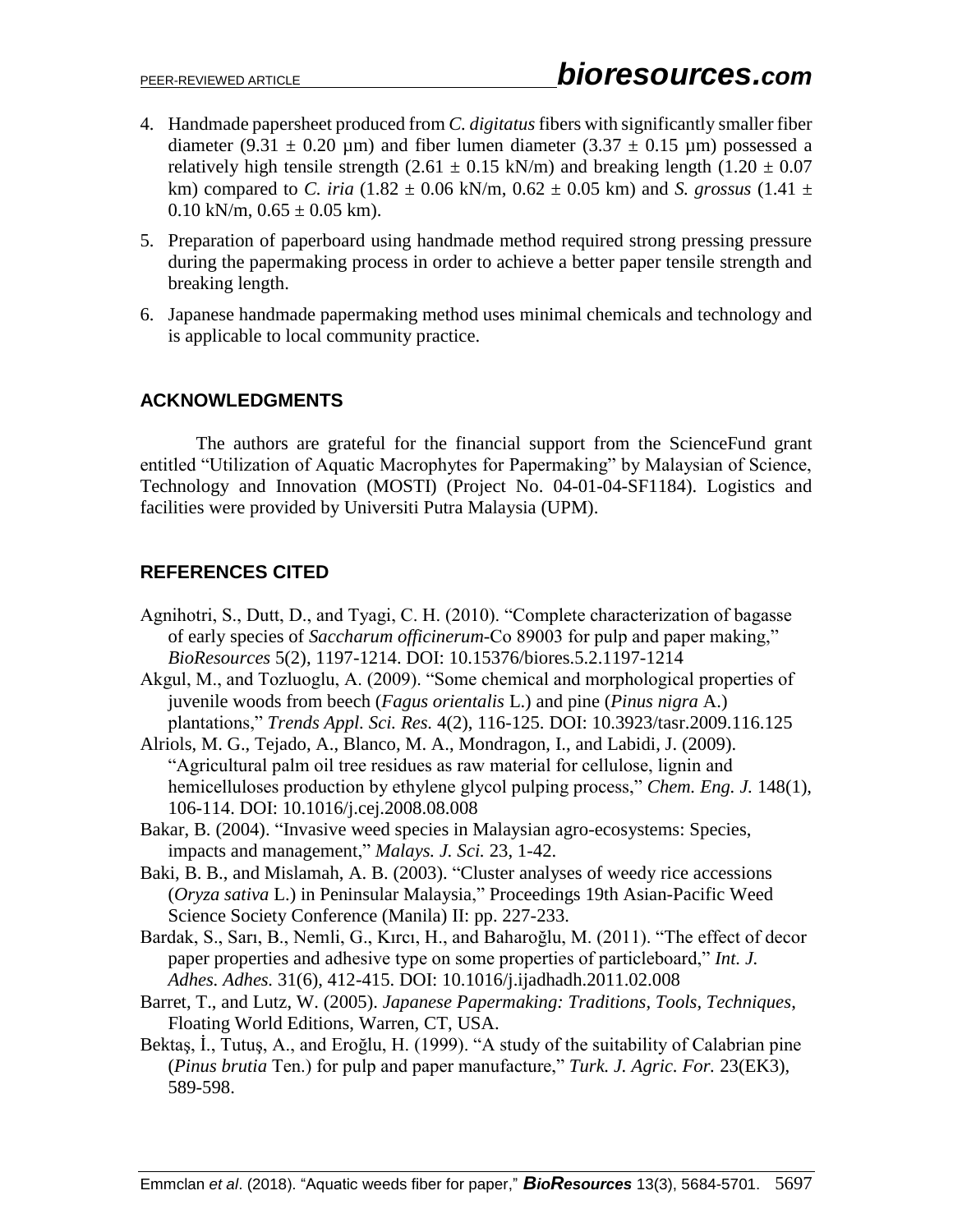- Bidin, N., Zakaria, M. H., Bujang, J. S., and Abdul Aziz, N. A. (2015). "Suitability of aquatic plant fibers for handmade papermaking," *Int. J. Polym. Sci.* 2015, 1-9. DOI: 10.1155/2015/165868
- Brindha, D., Vinodhini, S., and Alarmelumangai, K. (2012). "Fiber dimension and chemical contents of fiber from *Passiflora foetida* L. and their suitability in paper production," *J. Sci. Res. Rep.* 2(3), 210-219.
- Brindha, D., Vinodhini, S., and Alarmelumangai, K. (2013). "Extraction and characterization of fiber from three plant species of the genus *Cleome*, L.," *Asian J. Exp. Biol. Sci.* 4(1), 69-73.
- Cappelletto, P., Mongardini, F., Barberi, B., Sannibale, M., Brizzi, M., and Pignatelli, V. (2000). "Papermaking pulps from the fibrous fraction of *Miscanthus* x *giganteus*," *Ind. Crops Prod.* 11(2), 205-210. DOI: 10.1016/S0926-6690(99)00051-5
- Dangerfield, C. W., Moorhead, D. J., Beckwith, J. R., and McDaniel, R. G. (1998). "Shifting rowcrop and pasture land to tree crops in Georgia: Long-term land leases for oldfield timber crops examined," *Bugwood* 13, 1-6.
- Daud, W. R., and Law, K. N. (2010). "Oil palm fibers as papermaking material: Potentials and challenges," *BioResources* 6(1), 901-917. DOI: 10.15376/biores.6.1.901-917
- Daud, Z., Hatta, M. Z., Kassim, A. S., Awang, H., and Aripin, A. M. (2014). "Exploring of agro waste (pineapple leaf, corn stalk, and napier grass) by chemical composition and morphological study," *BioResources* 9(1), 872-880. DOI: 10.15376/biores.9.1.872-880
- Dutt, D., and Tyagi, C. H. (2011). "Comparison of various eucalyptus species for their morphological, chemical, pulp and paper making characteristics," *Indian J. Chem. Techn.* 18, 145-151.
- Ekhtera, M. H., Azadfallah, M., and Mohammadi-Rovshandeh, J. (2008). "Comparative study of pulp and paper properties of canola stalks prepared by using dimethyl formamide or diethylene glycol," *BioResources* 4(1), 214-233. DOI: 10.15376/biores.4.1.214-233
- Ekhuemelo, D. O., and Tor, K. (2013). "Assessment of fibre characteristics and suitability of maize husk and stalk for pulp and paper production," *J. Res. For. Wildlife Environ.* 5(1), 41-49.
- Enayati, A. A., Hamzeh, Y., Mirshokraiei, S. A., and Molaii, M. (2009). "Papermaking potential of canola stalks," *BioResources* 4(1), 245-256. DOI: 10.15376/biores.4.1.245-256
- Environmental Paper Network (2011). "The state of the paper industry 2011: Steps toward an environmental vision," Environmental Paper Network, (http://environmentalpaper.org/wp-content/uploads/2017/08/state-of-the-paperindustry-2011-executive.pdf), Accessed 13 April 2016.
- Goswami, T., Kalita, D., and Rao, P. G. (2008). "Greaseproof paper from banana (*Musa paradisica* L.) pulp fibre," *Indian J. Chem. Techn.* 15, 457-461.
- Govindasamy, P., Zakaria, M. H., and Bujang, J. S. (2014). "Fiber characteristics in tropical aquatic plants for handmade papermaking," *Bulletin of Pure and Applied Sciences-Botany* 33b(1-2), 1-12. DOI: 10.5958/2320-3196.2014.00001.9
- Green Seal (2013). *GS1: Green SealTM Standard for Sanitary Paper Products*, Green Seal Incorporation, Washington, DC, USA.
- Hiebert, H. (2006). *Papermaking with Garden Plants and Common Weeds*, Storey Publishing, North Adams, MA, USA.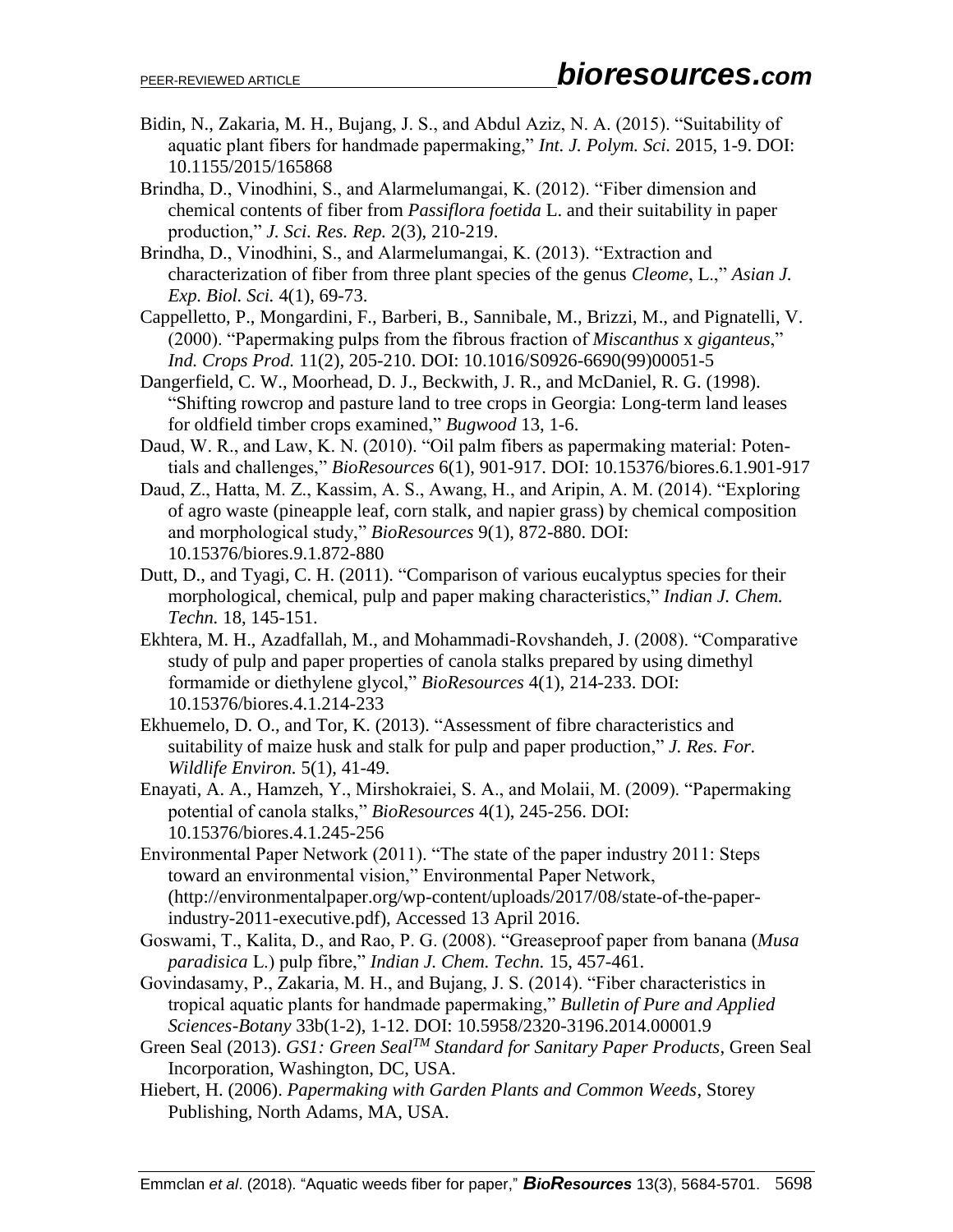- Huang, H., Hagman, A., and Nygårds, M. (2014). "Quasi static analysis of creasing and folding for three paperboards," *Mech. Mater.* 69(1), 11-34. DOI: 10.1016/j.mechmat.2013.09.016
- Hurter, R. W., and Riccio, F. A. (1998). "Why CEO's don't want to hear about nonwoods-or should they?," in: *North American Nonwood Fiber Symposium,* Atlanta, GA, USA, pp. 1-10.
- Jawaid, M. H., and Khalil, H. A. (2011). "Cellulosic/synthetic fibre reinforced polymer hybrid composites: A review," *Carbohydrate Polymers* 86(1), 1-8. DOI: 10.1016/j.carbpol.2011.04.043
- Kang, T. A. P. H., and Paulapuro, H. (2006). "Effect of external fibrillation on paper strength," *Pulp and Paper Canada 107*(7/8), 51-54.
- Kiaei, M., Samariha, A., and Kasmani, J. E. (2011). "Characterization of biometry and the chemical and morphological properties of fibers from bagasse, corn, sunflower, rice and rapeseed residues in Iran," *African J. Agr. Res.* 6(16), 3762-3767. DOI: 10.5897/AJAR10.752
- Knoshaug, E. P., Shi, B., Shannon, T. G., Mleziva, M. M., and Pienkos, P. T. (2013). "The potential of photosynthetic aquatic species as sources of useful cellulose fibers—A review," *J. Appl. Phycol.* 25(4), 1123-1134. DOI: 10.1007/s10811-012- 9958-2
- Laitinen, O., Joensuu, I., VanPembrook, K., Lojias, M., and Niskanen, T. (2015). "Valmet's fiber microscope measurement is enabling a paradigm shift in how LC refining is controlled to achieve final sheet properties in a cost-effective way," *Forward* 2, 1-4.
- Madakadze, I. C., Masamvu, T. M., Radiotis, T., Li, J., and Smith, D. L. (2010). "Evaluation of pulp and paper making characteristics of elephant grass (*Pennisetum purpureum* Schum) and switchgrass (*Panicum virgatum* L.)," *African J. Env. Sci. Technol.* 4(7), 465-470. DOI: 10.5897/AJEST10.097
- Madsen, B., Lilholt, H., Damkilde, L., Hoffmeyer, P., and Thomsen, A. B. (2004). *Properties of Plant Fiber Yarn Polymer Composites: An Experimental Study* (Report No. 082), Department of Civil Engineering, Technical University Denmark, Kongens Lyngby, CPH, Denmark.
- Metcalfe, C. R. (1971). *Anatomy of the Monocotyledons: V. Cyperaceae*, Clarendon Press, Wotton Under Edge, GL, United Kingdom.
- Mollabashi, O. G., Sharari, M., and Alebrahim, M. (2017). "Investigation of pulping and paper making potential of weeds," *Iranian J. Wood Pap. Industries* 8(2), 241-251.
- Mossello, A. A., Harun, J., Resalati, H., Ibrahim, R., Shams, S. R., and Tahir, P. M. (2010). "New approach to use of kenaf for paper and paperboard production," *BioResources* 5(4), 2112-2122. DOI: 10.15376/biores.5.4.2112-2122
- Moubasher, M. H., Abdel-Hafez, S. I. I., Abdel-Fattah, H. M., and Mohanram, A. M. (1984). "Fungi of wheat and broad-bean straw composts II. Thermophillic fungi," *Mycopathologia* 84, 65-71.
- Ogbonnaya, C. I., Roy-Macauley, H., Nwalozie, M. C., and Annerose, D. J. M. (1997). "Physical and histochemical properties of Kenaf (*Hibiscus cannabinus* L.) grown under water deficit on a sandy soil," *Ind. Crop. Prod.* 7(1), 9-18. DOI: 10.1016/S0926-6690(97)00034-4
- Pietzcker, E. (2012). "Japanese paper *washi,*" Druckstelle Printmaking Studio, (http://www.druckstelle.info/en/japan\_papier.aspx), Accessed 13 June 2014.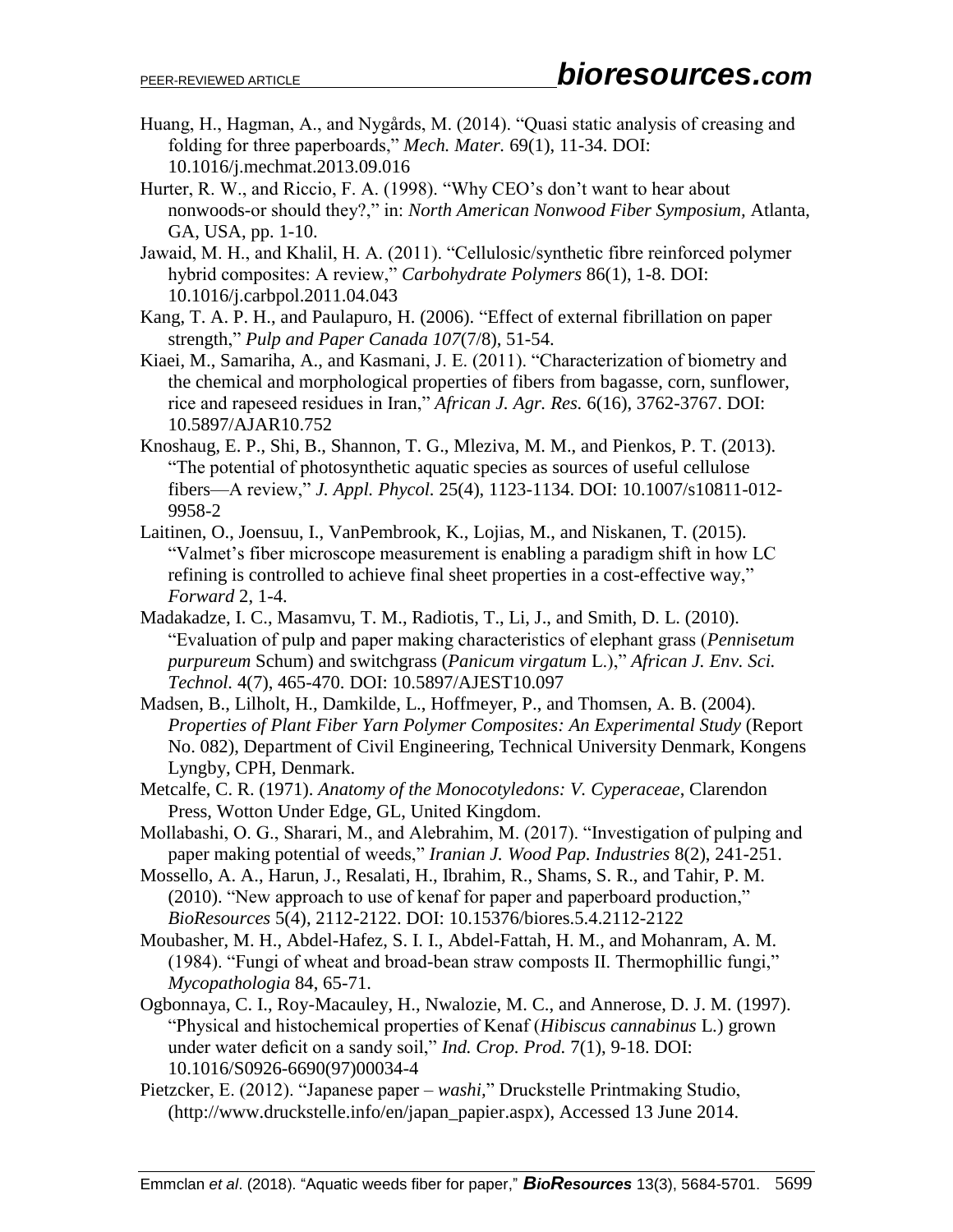- Pikulik, I. I., Sparker, D. G., Poirier, N. A., and Crotogino, R. H. (1995). "Dewatering and consolidation of wet webs," in *81st PAPTAC (Pulp and Paper Technical Association of Canada) Annual Meeting,* Montreal, Canada, pp. A123-A136.
- Radiotis, T., Jian, L., Goel, K., and Eisner, R. (1999). "Fiber characteristics, pulpability, and bleachability of switchgrass," *Tappi J.* 82(7), 100-105.
- Ramezani, O., and Nazhad, M. M. (2004). "The effect of coarseness on paper formation," *African Pulp and Paper Week*, 1-5.
- Reddy, K. O., Maheswari, C. U., Shukla, M., and Rajulu, A. V. (2012). "Chemical composition and structural characterization of Napier grass fibers," *Materials Letters* 67(1), 35-38. DOI: 10.1016/j.matlet.2011.09.027
- Ruzmi, R., Ahmad‐Hamdani, M. S., and Bakar, B. B. (2017). "Prevalence of herbicide‐ resistant weed species in Malaysian rice fields: A review," *Weed Biol. Manag.* 17(1), 3-16.
- Saheb, D. N., and Jog, J. P. (1999). "Natural fiber polymer composites: A review," *Adv. Polym. Tech.* 18(4), 351-363. DOI: 10.1002/(SICI)1098-2329(199924)18:4< 351::AID-ADV6> 3.0.CO;2-X
- Shakhes, J., Marandi, M. A., Zeinaly, F., Saraian, A., and Saghafi, T. (2011a). "Tobacco residuals as promising lignocellulosic materials for pulp and paper industry," *BioResources* 6(4), 4481-4493. DOI: 10.15376/biores.6.4.4481-4493
- Shakhes, J., Zeinaly, F., Marandi, M. A., and Saghafi, T. (2011b). "The effects of processing variables on the soda and soda-AQ pulping of kenaf bast fiber," *BioResources* 6(4), 4626-4639. DOI: 10.15376/biores.6.4.4626-4639
- Sharma, A. K., Dutt, D., Upadhyaya, J. S., and Roy, T. K. (2011). "Anatomical, morphological and chemical characterization of *Bambusa tulda*, *Dendrocalamus hamiltonii*, *Bambusa balcooa*, *Malocana baccifera*, *Bambusa arundinacea* and *Eucalyptus tereticornis*," *BioResources* 6, 5062-5073.
- Sharma, M., Sharma, C. L., and Kumar, Y. B. (2013). "Evaluation of fiber characteristics in some weeds of Arunachal Pradesh, India for pulp and paper making," *Res. J. Agr. For. Sci.* 1(3), 15-21.
- Silveira, M. L., Furlan, S. A., and Ninow, J. L. (2008). "Development of an alternative technology for the oyster mushroom production using liquid inoculum," *Food Sci Technology (Campinas)* 28(4), 858-862. DOI: 10.1590/S0101-20612008000400014
- Sithole, B. (2005). "New method of measuring the pH of wood chips," in: *59th APPITA Annual Conference and Exhibition: Incorporating the 13th ISWFPC (International Symposium on Wood, Fibre and Pulping Chemistry)*, Auckland, NZ, pp. 391-395.
- Slavin, J., and Hanlan, J. (1992). "An investigation of some environmental factors affecting migration-induced degradation in paper," *Restaurator* 13(2), 78-94.
- Syed, N. F., Zakaria, M. H., and Bujang, J. S. (2016). "Fiber characteristics and papermaking of seagrass using hand-beaten and blended pulp," *BioResource*s 11(2), 5358-5380. DOI: 10.15376/biores.11.2.5358-5380
- Taori, K. (2002). *Green and Gramin: The Ecofriendly Handmade Paper Industry*, Regency Publications, Ansari Road, ND, India.
- TAPPI T404 cm-92 (2002). "Tensile breaking length and elongation of paper and paperboard (using pendulum-type tester)," TAPPI Press, Atlanta, GA.
- TAPPI T494 om-01 (2006). "Tensile properties of paper and paperboard (using rate of elongation apparatus)," TAPPI Press, Atlanta, GA.